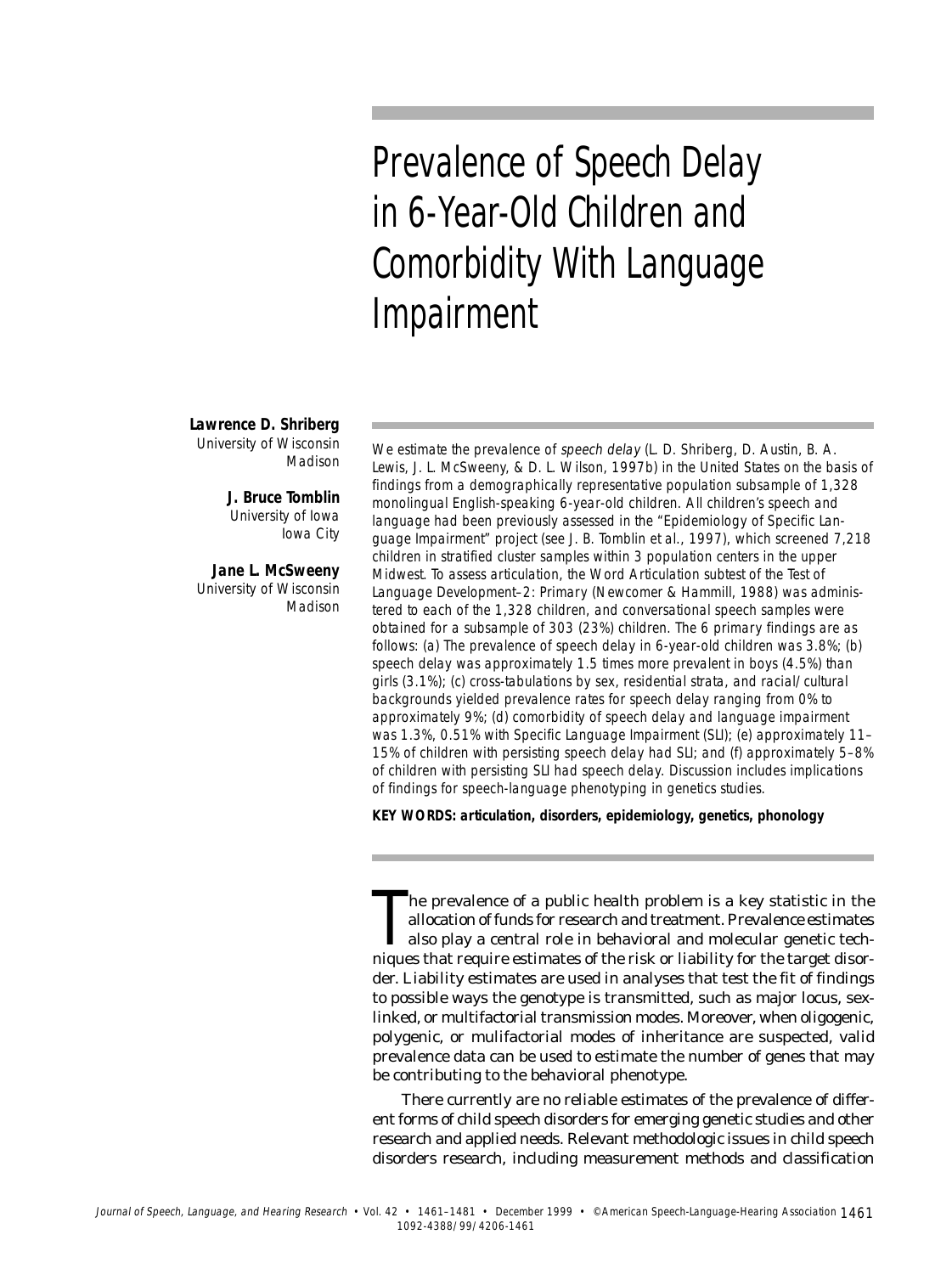criteria for different subtypes of child speech disorders, have been discussed elsewhere (Shriberg, 1993a; Shriberg, 1993b; Shriberg & Austin, 1998; Shriberg, Austin, Lewis, McSweeny, & Wilson, 1997a, 1997b). The primary goal of the present study was to estimate the prevalence of speech delay (SD), a classificatory term motivated in the following overview. The secondary goal of the study was to estimate the comorbidity of SD with language impairment, including specific language impairment (SLI).

# **Nosological Issues Classification of Child Speech Disorders**

Since the paradigm shift in the 1970s from articulatory descriptions to linguistic analyses, a childhood speech disorder of unknown origin has been referenced by many classificatory terms (cf. Edwards, 1997; Elbert, 1997; Shriberg, 1982, 1997). Some of the most common terms are *functional articulation disorder* and *developmental phonological disorder*; hybrids such as *articulation/phonology disorder*; and less theoretically committed terms such as *multiple phoneme disorder*, *speech delay*, or *intelligibility impairment*. The discipline and profession of communicative disorders continues to accommodate this diversity, in large part due to the lack of theoretical clarity on the role of physiological, cognitive-linguistic, and psychosocial deficits as original or maintaining causes of speech disorder. Whichever the preferred classificatory term, some type of developmental speech disorder of unknown origin is universally distinguished from those child speech disorders for which causal origins have been identified.

# **Typologic and Etiologic Perspectives**

The array of alternative classificatory terms notwithstanding, there is apparent consensus based on typologic speech features for two subtypes of child speech disorders of unknown origin. Figure 1 is an illustration that organizes the primary classification terms proposed in the Speech Disorders Classification System (SDCS; Shriberg et al., 1997b), which is the classification system used for the prevalence study reported in this paper. Rationales for each classification category, including other categories not shown in Figure 1 (e.g., children with suspected apraxia of speech), are provided in Shriberg et al. (1997b). A cover term, *child speech disorders*, is proposed to unify theoretical and applied aspects of speech disorders specific to both developmental and nondevelopmental issues, and to parallel the organization of research and practice in *child language disorders*. The primary division in child speech disorders is between disorders with onsets during the developmental period (developmental phonological disorders, 0;0– 8;11 years), which includes phonological development

and fine tuning of articulatory and suprasegmental behaviors, versus those disorders that have their onset after this sociobiological period for the acquisition of speech (nondevelopmental phonological disorders, 9;0+ years). As illustrated in Figure 1, developmental speech disorders are divided into those with unknown versus known origin, the latter including disorders associated with mechanism, cognitive-linguistic, and psychosocial disorders such as the disorders described in the *Diagnostic and Statistical Manual–IV* (American Psychiatric Association, 1994). Children with speech disorders associated with known origins (e.g., craniofacial dysmorphologies, mental retardation, autism) are excluded from prevalence counts of children with speech disorders of unknown origin.

Speech disorders of unknown origin with onsets during the developmental period are divided into the two classifications shown in Figure 1: speech delay (3;0–8;11) and questionable residual errors (6;0–8;11) (cf. Shriberg, 1980; Shriberg & Kwiatkowski, 1980, 1982, 1994). Speech delay (SD) is characterized by age-inappropriate speechsound deletions and substitutions, typically affecting speech intelligibility. Children with such patterns often have concurrent deficits in language, and some have later deficits in reading and/or spelling (cf. Shriberg & Kwiatkowski, 1994). Questionable residual errors (QRE) is characterized by speech errors limited to clinical distortions (cf. Shriberg, 1993a, Appendix) of one or more fricative, affricate, and/or liquid sounds. Children with this type of speech disorder do not have intelligibility problems, nor are they at higher risk for language deficits (Himmelwright Gross, St. Louis, Ruscello, & Hull, 1985; Prins, 1962; Smit & Bernthal, 1983). This classification category is termed questionable because the relevant literature indicates that such distortion errors are age appropriate during the 3-year period from 6 to 9 years of age.

As illustrated by the classification in the middle of the three boxes at the bottom of Figure 1, some children normalize SD or QRE by 9 years of age (i.e., normalized speech acquisition [NSA]). Because the concept of a speech *delay* is a misnomer after the developmental period, children who have not normalized SD are classified as residual errors-A (RE-A). The term *residual* is used to suggest that any remaining speech errors are residuals of the developmental period. Similarly, children with QRE who retain one or more clinical distortion errors after the developmental period are classified as residual errors-B (RE-B). The dashed lines connecting SD with RE-A, and QRE with RE-B, indicate optional progression to these categories. Notice that the persisting speech errors for RE-A and RE-B could be perceptually identical at this point (i.e., children who were formerly speech delayed could have only distortion errors persisting past 9 years of age). Thus, in a genetics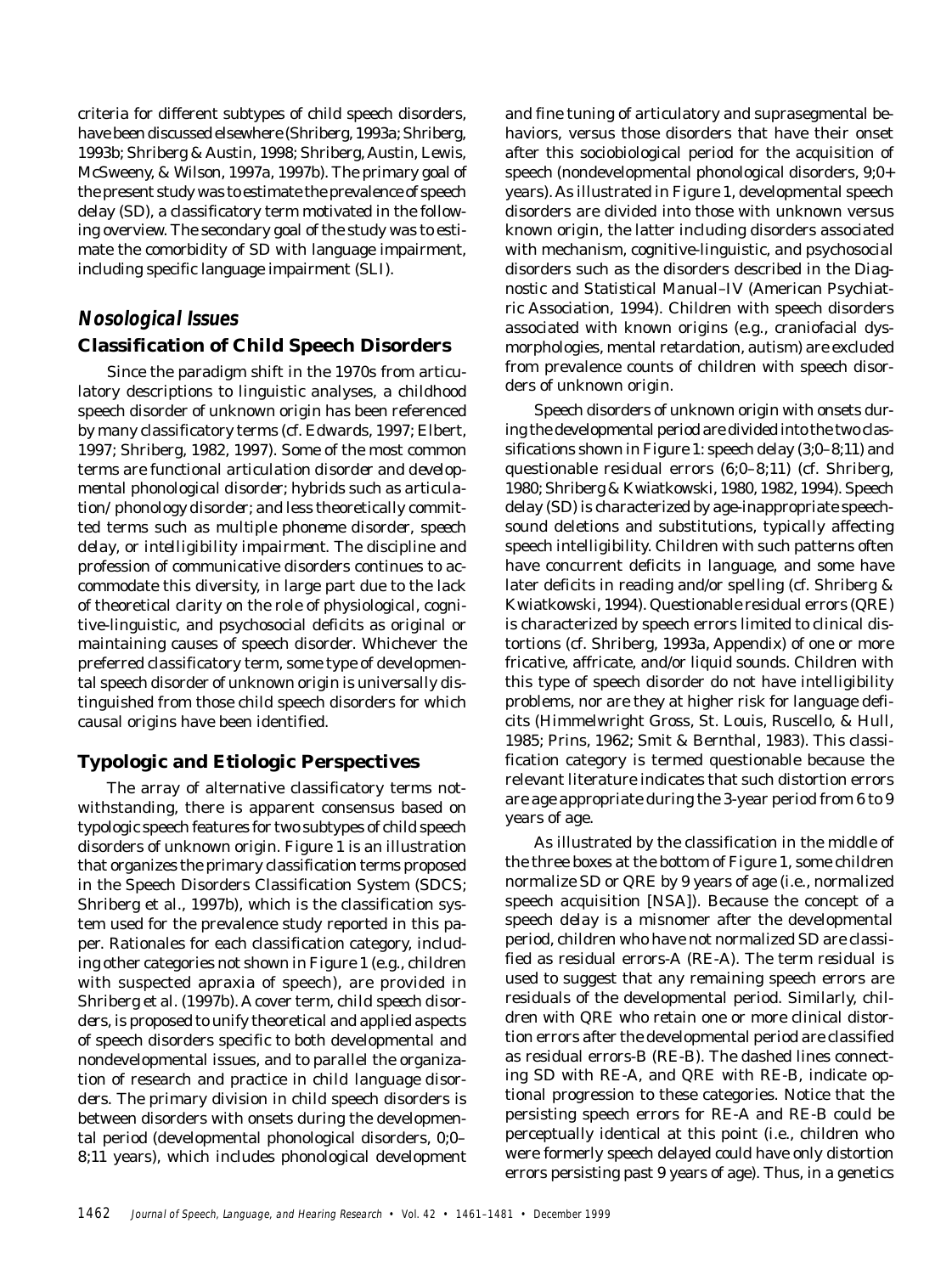

**Figure 1.** Overview of relevant categories from the Speech Disorders Classification System (SDCS; Shriberg, Austin, Lewis, McSweeny, & Wilson, 1997b).

study assessing the speech of family members of an affected child, historical data might be needed to differentiate speakers with residual errors who previously had SD (i.e., RE-A) from those with former QRE (i.e., RE-B). Studies in progress are attempting to discern if there are acoustic markers of distortions associated with RE-A versus RE-B histories (cf. Flipsen, Shriberg, Weismer, Karlsson, & McSweeney, 1999a, 1999b; Karlsson & Shriberg, 1999).

The hypothesis of two primary forms of child speech disorders of currently unknown origin, SD and QRE, (or, if persistent after 9 years, RE-A and RE-B) is central to the interpretation of prevalence and comorbidity data for speech-genetics studies. As reviewed elsewhere (Shriberg, 1994) and under test in several speech-genetics studies in process, the hypothesis is that only SD is genetically transmitted, whereas QRE (RE-B) arises from environmental variables. If this hypothesis is correct, a near century of prevalence studies that have divided children on the basis of severity (e.g., Hull, Mielke, Timmons, & Willeford, 1971; Wallin, 1916), rather than on the classificatory distinctions reviewed here, do not provide useful data for the needs of speech-genetics studies.

# **Estimates of the Prevalence of Speech Delay**

Critical review of the over 100 relevant prevalence studies of speech disorders worldwide is beyond the scope of the current report. Useful summary data and evaluative reviews include papers by Beitchman, Nair, Clegg, and Patel (1986); Enderby and Philipp (1986); Fein (1983); Hull et al. (1971); Kirkpatrick and Ward (1984); Leske (1981); Morley (1965); Newman (1961); Peckham (1973); St. Louis, Ruscello, and Lundeen (1992); Silva, Justin, McGee, and Williams (1984); and Winitz and Darley (1980). Notwithstanding the considerable effort and careful conduct of many large-scale prevalence studies, especially in the last quarter century, reviews of this prevalence literature have uniformly concluded that there is no consensus on the prevalence of speech disorders in children (cf. Leske, 1981). Methodological critiques include problems associated with population sampling, speech assessment, and, crucially, systems and criteria for classifying children as having a clinically significant speech disorder. Put succinctly over 50 years ago by the authors of a classic descriptive study: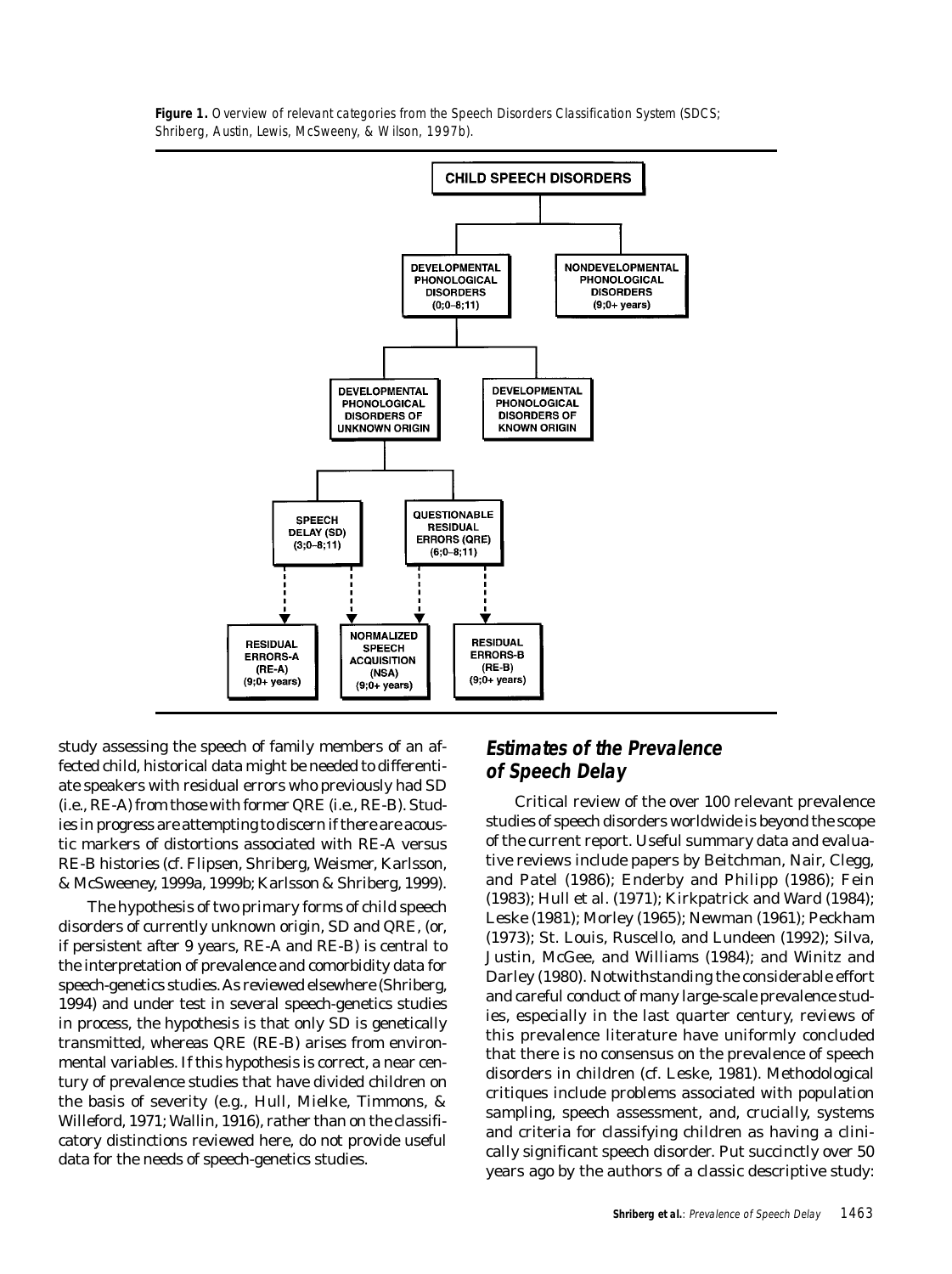"A great deal of quibbling has gone on as to what constitutes a speech defect" (Roe & Milisen, 1942, p. 37). Four decades and several dozen studies later, Beitchman et al. (1986) observed that "the lack of a comprehensive classification system for speech and language disorders is…a serious barrier to developing useful and accurate prevalence estimates" (p. 98). Since the Beitchman et al. (1986) project, there have been no new large-scale prevalence studies of speech disorders in English-speaking children. As suggested previously, for the present purposes, there has been no published study that has differentiated SD from QRE using the proposed distinctions that define each classification. In those studies in which such distinctions might be inferred or retrieved from the available data, there is no support for the assumption that auditory-perceptual transcription conventions distinguished speech-sound substitutions from speech-sound distortions (e.g.,  $\theta$ /s vs. [s]), or that systematic empirical criteria were used to differentiate clinical distortions (e.g.,  $[s]$ ) from nonclinical distortions (e.g., [s∆]) (cf. Shriberg, 1993a, Appendix).

Table 1 includes findings from five of the most widely cited prevalence studies of speech delay of unknown origin in English-speaking children in the age range of present interest. Included are two studies of children in the United States of America and one study each of children in Canada, New Zealand, and the United Kingdom. The studies are arranged by increasing age, from approximately 5 to 8 years. Note the differences in the magnitude of the prevalence estimates, ranging from 2–3% for the 8-year-old children in the "Collaborative Perinatal Study" to 10–13% for the 7-year-old children in "The National Child Development Study." The source(s) of the discrepancies between these two ranges of estimates can not be readily discerned due to the many

methodological differences among studies reviewed in the previous citations.

# **Estimates of the Comorbidity of Speech Delay and Specific Language Impairment**

Comorbidity refers to "disease(s) that coexist in a study participant in addition to the index condition that is the subject of the study" (Last, 1988, p. 28). It is important to differentiate two sources of comorbidity data in the literature. When computed from epidemiologic surveys, *sample-wide* estimates of the comorbidity of two or more disorders in a population reflect the prevalence of cases in the population sample. When calculated from convenience samples, such as a case records sample or a clinical referral sample, the prevalence of cases comorbid for two or more disorders is the proportion of cases with the *index disorder* who are positive for other disorder(s). The numerators are the same for both types of comorbidity estimates, but the denominators are typically substantially larger for epidemiologic data. Therefore, sample-wide comorbidity is typically lower than when estimated from clinical referral samples of an index disorder. Caron and Rutter (1991) provide a thorough review of the many influences on both types of comorbidity estimates, a major influence being the classification system and criteria used to define the target disorders. In the present context, associations between speech and language disorders have been a fertile area of study (cf. Paul, 1998), including emerging research seeking appropriate phenotypes for speech-language delay. High comorbidity of speech delay and specific language impairment (SLI) would support the likelihood of a common genotype, whereas low comorbidity motivates the need for individual phenotypes for each disorder.

**Table 1.** Some prevalence estimates for moderate-severe speech delay of unknown origin.

| Reference                                   | Source                                               | Country                         | Age | Prevalence | Increased risk<br>for boys | Sociodemographic<br>factors associated<br>with increased risk |
|---------------------------------------------|------------------------------------------------------|---------------------------------|-----|------------|----------------------------|---------------------------------------------------------------|
| Beitchman, Nair, Clegg,<br>& Patel, 1986    | Ottawa-Carleton Study                                | Canada                          | 5   | 11%        | 1.6 <sup>a</sup>           | Not reported                                                  |
| Hull, Mielke, Timmons,<br>& Willeford, 1971 | The National Speech<br>and Hearing Survey            | <b>USA</b>                      | 6   | 9.7%       | 1.6                        | Not reported                                                  |
| Silva, Justin, McGee,<br>& Williams, 1984   | Dunedin Multidisciplinary<br>Child Development Study | New Zealand                     | 7   | 6.5%       | 2.4                        | Not reported                                                  |
| Peckham, 1973                               | The National Child<br>Development Study              | England, Scotland, 7<br>& Wales |     | 10-13%     | 1.5                        | Socioeconomic class                                           |
| Winitz & Darley, 1980                       | Collaborative Perinatal<br>Study                     | <b>USA</b>                      | 8   | $2 - 3%$   | 1.8                        | Economic:<br>racial/cultural                                  |
| <sup>a</sup> Unadjusted for sensitivity.    |                                                      |                                 |     |            |                            |                                                               |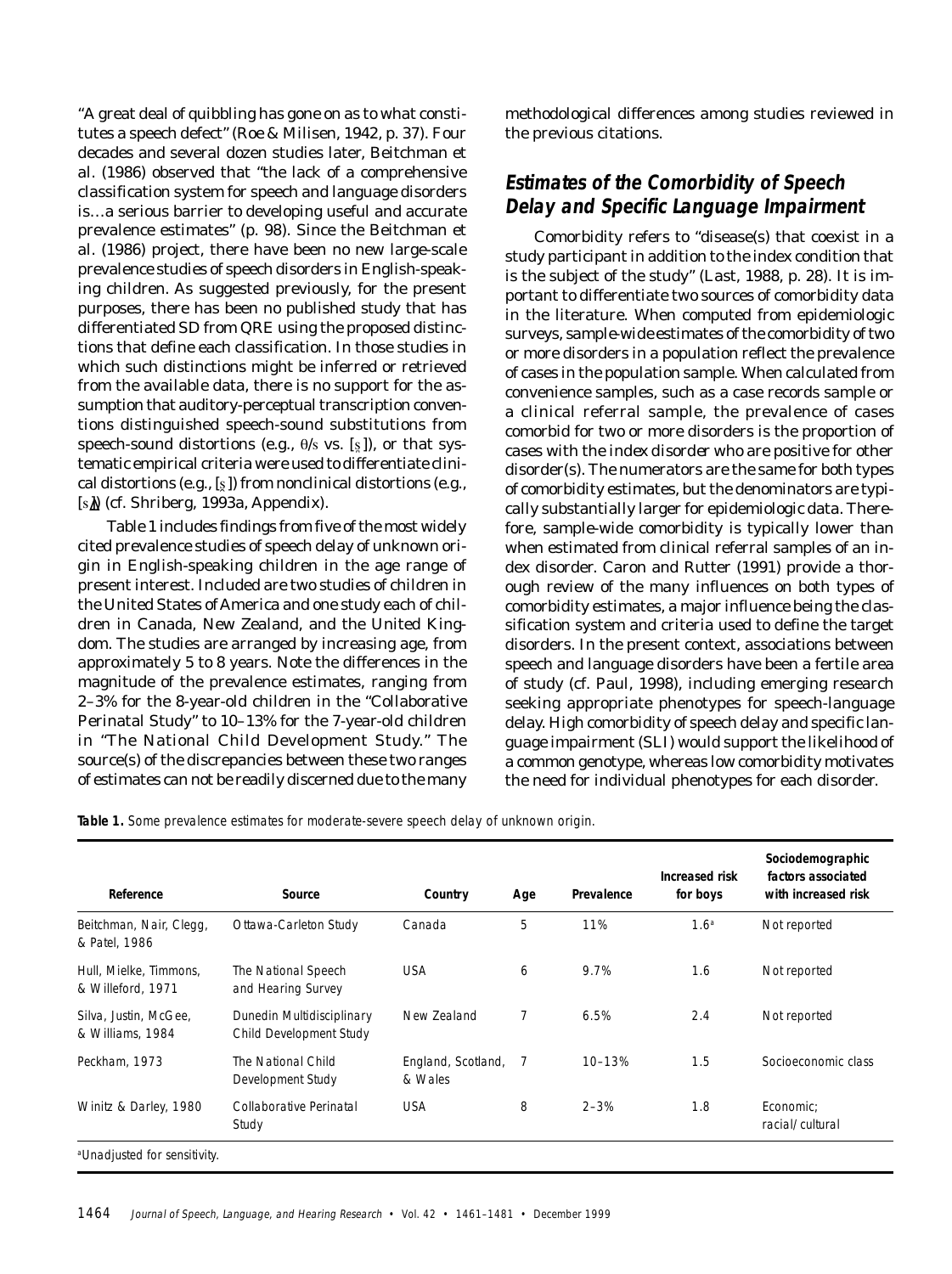There have been few sample-wide, population estimates of the comorbidity of speech and language disorders. The only such estimate available for children of a similar age to those considered in the present study in which somewhat comparable methods were used was reported by Beitchman et al. (1986). In a study of 1,655 Canadian kindergarten children from the Ottawa-Carleton area, Beitchman calculated the sensitivityadjusted sample-wide comorbidity of speech and language impairment to be 4.6%. For the other type of comorbidity estimates, calculated from samples of children with either SD or SLI, Table 2 provides a summary of findings arranged by increasing age and the index disorder. Methodological information on some of these studies and extended discussion are provided in Shriberg and Austin (1998). For the present purposes, data from the four new studies conducted by and reported in Shriberg and Austin (1998) are limited to those children classified as SD (but only those with *clinical*, rather than *subclinical* disorder; cf. Shriberg & Austin, 1998). Two observations on the comorbidity data in Table 2 are relevant for the present purposes.

First, whether indexed by speech or language disorder, the magnitude of the 24 comorbidity estimates listed in Table 2 varies widely, ranging from 9% to 77%. Second, the magnitude of the estimates does not seem to be strongly associated with either the index disorder or the age of children. Finally, the lowest comorbidity estimates were obtained in the Shriberg and Austin (1998) study (Study 4), which also used a subsample of children with conversational speech data drawn from the present original sample (to be described) but was not referenced to census data on relevant sociodemographic variables. Thus, as concluded in the above discussion of prevalence estimates, subject characteristics and especially methodological characteristics in sampling and classifying speech and language disorder appear to be significant sources of variance in studies of the comorbidity of speech-language disorders. The study reported here attempts to fully address both sampling and measurement needs, toward the goal of obtaining a reliable estimate of the prevalence of speech delay and its comorbidity with language impairment.

|                                                                 |     | Comorbidity estimates by index disorder |                  |                  |  |  |  |  |
|-----------------------------------------------------------------|-----|-----------------------------------------|------------------|------------------|--|--|--|--|
| Study                                                           | n   | Mean age <sup>a</sup>                   | Speech index     | Language index   |  |  |  |  |
| Paul (1993)                                                     | 37  | 3.0 <sup>b</sup>                        |                  | 37%              |  |  |  |  |
| Whitehurst et al. (1991)                                        | 22  | 3                                       |                  | 35%              |  |  |  |  |
| Connell, Elbert, & Dinnsen (1991)                               | 23  | 4                                       | 43%              |                  |  |  |  |  |
| Shriberg, Kwiatkowski, Best, Hengst,<br>& Terselic-Weber (1986) | 33  | 4                                       | 60%              |                  |  |  |  |  |
| Shriberg & Kwiatkowski (1994)                                   | 64  | 4                                       | 66%              |                  |  |  |  |  |
| Bishop & Edmundson (1987)                                       | 66  | 4.0 <sup>c</sup>                        |                  | 74               |  |  |  |  |
| Paul (1993)                                                     | 37  | 4.0 <sup>b</sup>                        |                  | 16%              |  |  |  |  |
| Shriberg & Austin (1998, Study 1)                               | 44  | 4                                       | 41%              |                  |  |  |  |  |
| Shriberg & Austin (1998, Study 2)                               | 35  | 4                                       | 11%              |                  |  |  |  |  |
| Tallal, Ross, & Curtiss (1989)                                  | 76  | 4                                       |                  | 60               |  |  |  |  |
| Bishop & Edmundson (1987)                                       | 67  | 4.5 <sup>c</sup>                        |                  | 55               |  |  |  |  |
| Shriberg et al. (1986)                                          | 38  | 5                                       | 50%              |                  |  |  |  |  |
| Bishop & Edmundson (1987)                                       | 68  | 5.0 <sup>c</sup>                        |                  | 34               |  |  |  |  |
| Shriberg & Austin (1998, Study 3)                               | 23  | 5                                       | 39%              |                  |  |  |  |  |
| Tomblin (1996b)                                                 | 862 | 5                                       |                  | 25               |  |  |  |  |
| Paul & Shriberg (1982)                                          | 30  | 6                                       | 66%              |                  |  |  |  |  |
| Shriberg & Austin (1998, Study 4)                               | 79  | 6                                       |                  | 9%               |  |  |  |  |
| Shriberg & Kwiatkowski (1982)                                   | 43  | 6                                       | 77%              |                  |  |  |  |  |
| Schery (1985)                                                   | 718 | 7                                       | 75% <sup>d</sup> | 75% <sup>d</sup> |  |  |  |  |
| St. Louis, Ruscello, Grafton, &<br>Hershman (1994)              | 20  | 7                                       | 45%              |                  |  |  |  |  |
| St. Louis et al. (1994)                                         | 20  | 7                                       |                  | 65%              |  |  |  |  |
| Ruscello, St. Louis, & Mason (1991)                             | 24  | 12.5                                    | 54% <sup>f</sup> |                  |  |  |  |  |
| Ruscello et al. (1991)                                          | 24  | 12.5                                    | 21%9             |                  |  |  |  |  |

a Ages rounded up at 0.5, unless the mean age was provided within a narrow age range. b, cSame children followed longitudinally. <sup>«</sup>No index disorder in this survey. <sup>e</sup>Estimated from grade level. <sup>r</sup>Classified as having delayed articulation. <sup>9</sup>Classified as having residual errors.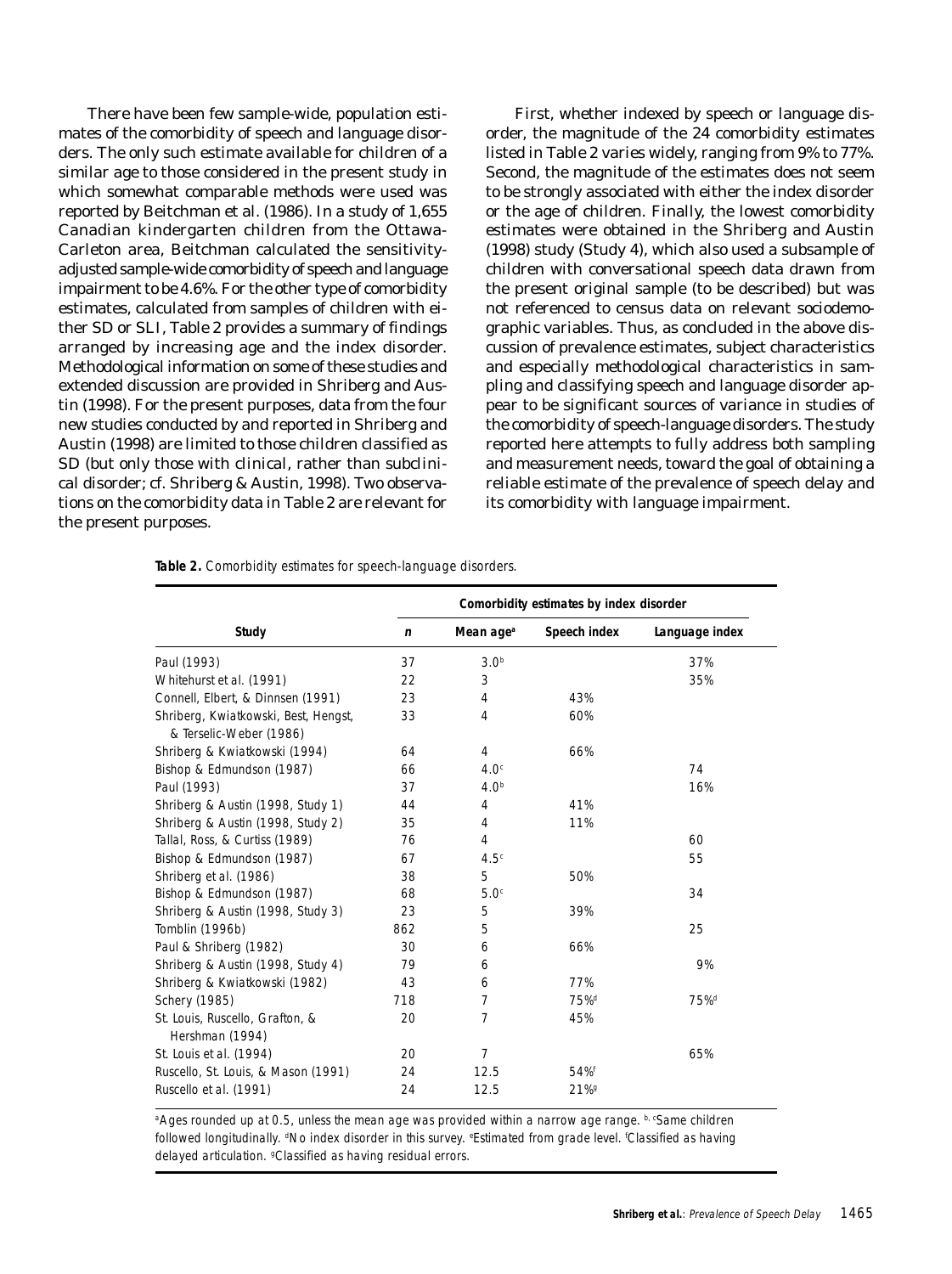# **Methods**

# **The Epidemiology of Specific Language Impairment (EPISLI) Project**

Participants in the present study were a subsample of the 7,218 children whose language and speech were assessed in the National Institute on Deafness and Other Communication Disorders contract titled "Epidemiology of Specific Language Impairment" (EPISLI; Tomblin et al., 1997; Tomblin, Records, & Zhang, 1996). The primary goal of the EPISLI grant was to estimate the prevalence of SLI in the United States of America. Readers are encouraged to consult the two references cited for detailed descriptions of methods and findings. The following is a brief overview of the project.

# **Participants**

The EPISLI research project was designed to assess the language status of monolingual, English-speaking kindergarten children living in three population centers in Iowa and Illinois: Des Moines, Cedar Rapids/ Waterloo/Cedar Falls, and the "Quad Cities" that straddle the Mississippi River (Davenport, IA; Bettendorf, IA; Moline, IL; and Rock Island, IL). The three centers each include urban, suburban, and rural residential strata, as determined from 1990 census data on population densities and distances of residences from the urban center of each city. Participants whose speech and language were screened using procedures described below included 7,218 children in 21 public school districts, with 655 to 1,001 children in each of the nine clusters defined by the three geographic sites and the three residential strata within each site.

### **Method**

The EPISLI cross-sectional project included two phases in which eligible children were screened with a brief language screening test, and subsamples of those children were subsequently administered a diagnostic battery. Of an original 7,844 children, 7,218 met eligibility criteria and were available for screening. Children in kindergarten classrooms were screened using 40 items from the Picture Vocabulary, Sentence Imitation, and Grammatic Completion subtests of the Test of Language Development–2: Primary (TOLD–2: P; Newcomer & Hammill, 1988). Scoring guidelines were modified to be appropriate for speakers of African American English.

All children who failed the screening, plus a random sample of 33% of children who passed the screening were invited to continue in the diagnostic testing phase if they came from monolingual English home backgrounds and did not have histories indicating one or more of an array of disabilities. This approach would maintain in the subsample the same ratio of children passing (74.7%) and failing (25.3%) the language screening. Of the 3,877 children who were eligible for the diagnostic phase, 2,084 were granted parental consent to participate in the diagnostic assessment. Analyses of potential bias associated with participation indicated no significant associations between participation/nonparticipation and relevant study variables (cf. Tomblin et al., 1997). The diagnostic battery, which included measures of hearing, impedance, intelligence, language, and speech, was administered by examiners in specially equipped vans parked on each site. As described in Tomblin et al. (1996), classification as SLI required scores at the 10th percentile or lower on two or more of five composite scores developed from seven language measures. Information on examiner training and supporting examiner reliability is provided in the two EPISLI references; Tomblin et al. (1997) includes all findings relevant to the prevalence of SLI. As extrapolated from the EPISLI project findings, 7.4% of American kindergarten children were estimated to have SLI.

# **The Prevalence of Speech Delay Study Participants**

To pursue associated questions in the EPISLI project addressing sociodemographic and risk issues, Tomblin and colleagues assembled a subsample of the 2,084 children who were tested with the diagnostic battery. A subsample of 1,456 children (20.2% of the original 7,218 screened children; 69.9% of the 2,084 children receiving the diagnostic battery) was constructed to be representative of the original 1990 census data on the following variables: *sex* (census: 49% female, 51% male; subsample: 44% female, 56% male); *strata* (census: 83.5% urban, 16.5% rural; subsample: 85.5% urban, 15.5% rural); *race* (census: 87% white, 13% black; subsample: 88.4% white, 11.6% black); *education level* estimated by residential blocks (census: 3.6 [high school degree = 4], subsample: 3.9); *income per capita* (census: \$14,420, subsample: \$13,150); and *ratio of income to poverty threshold* (census: 1.74, subsample: 1.71). Additional comparisons indicated that the subsample of 1,456 children was comparable to the sample of 7,218 children on the *language screening pass/fail rate* (sample: 74.6% pass, 25.4% fail; subsample: 74.7% pass, 25.3% fail), *language screening scores* (sample: mean = 19.9; standard deviation = 7.88; subsample: mean = 20.1; standard deviation = 7.68), and *strata* divided into three levels (sample: 38% urban, 30% suburban, 32% rural;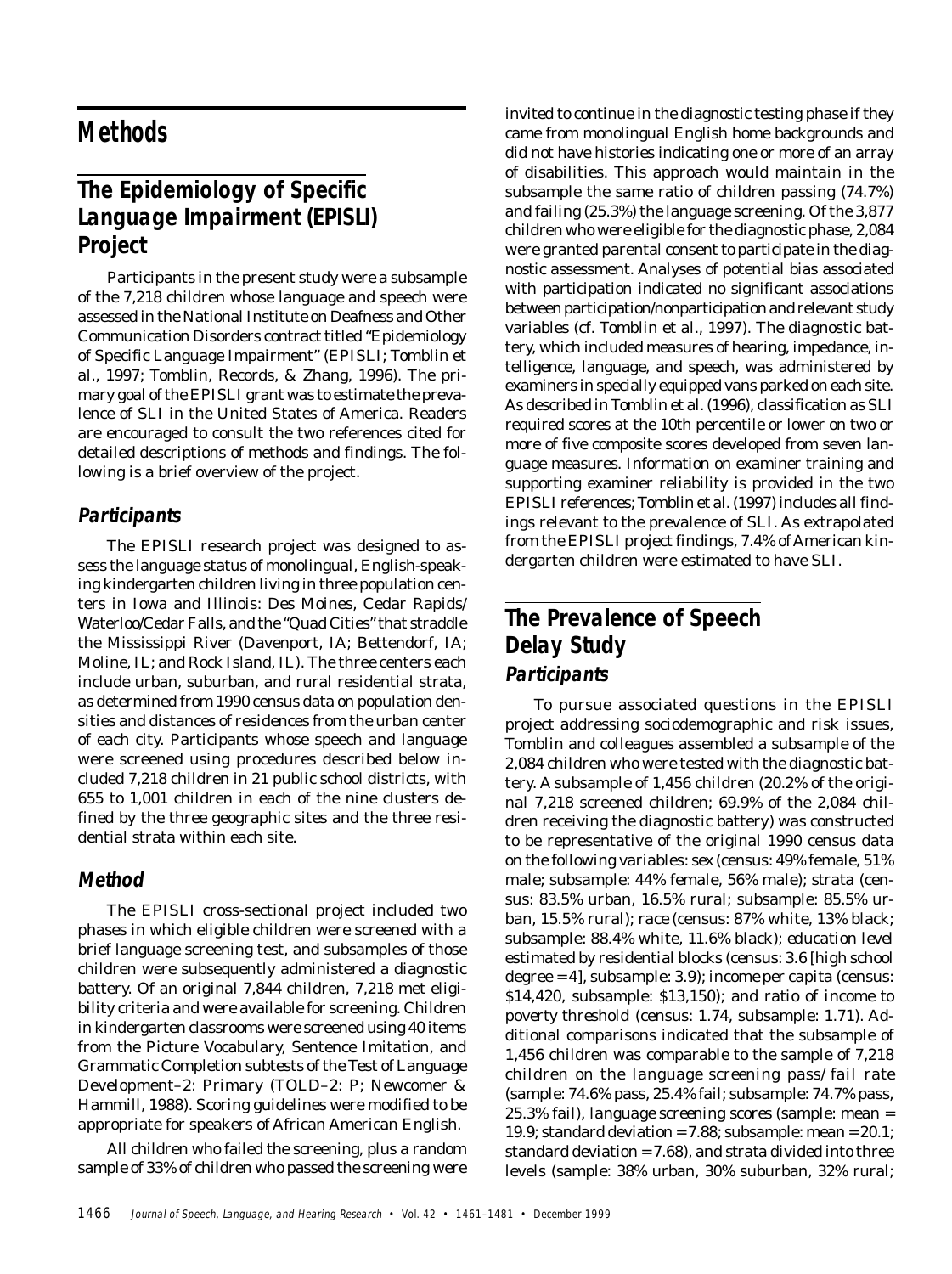subsample: 41% urban, 29% suburban, 30% rural).

Although not used to estimate the prevalence of SLI in the EPISLI project, the Word Articulation subtest of the Test of Language Development–2: Primary (TOLD– 2: P; Newcomer & Hammill, 1988) was included in the diagnostic assessment protocol administered to the 2,084 children. Examiners were instructed to record on the Word Articulation subtest form the type of articulation error for the target sounds in each of the 20 words. For 127 children, TOLD information was incomplete or otherwise unusable for the needs of the present study, thereby reducing the original sample size from 1,456 to 1,328 (91%) children.

Children's scores on the 20-item Word Articulation subtest were found to be insufficient as the sole source for a valid estimate of the prevalence of SD in this sample of 6-year-old children. Anticipating this constraint on the potential use of EPISLI data to estimate the prevalence of SD, the authors arranged to obtain approximately 500 audiocassette-recorded conversational speech samples from children participating in pilot studies and in the final EPISLI project. Conversational speech samples were obtained for 303 of the 1,328 children in the sociodemographically representative subsample. Thus, there were 303 children for whom both TOLD and conversational speech samples were available, and an additional 1,025 children with only TOLD data. However, these 303 children were not themselves representatively distributed across the sociodemographic variables on which the sample of 1,456 children had been assembled.

Table 3 is a description of the 1,328 subsample participants by sex, residential strata, and racial/cultural background. As shown in the bottom line of Table 3, the sample included 11% more boys (55.5%) than girls (44.5%). As indicated in the subtotals for each stratum, there were approximately equal proportions of rural (29.1%) and suburban (28.2%) children, but nearly 15% more children from the urban stratum (42.7%). These differences among sex and strata were needed to match

|               | Racial/cultural  |                | <b>Boys</b> |                | Girls | All            |       |  |
|---------------|------------------|----------------|-------------|----------------|-------|----------------|-------|--|
| <b>Strata</b> | background       | n              | $% =$       | $\mathsf{n}$   | %     | n              | %     |  |
| Rural         |                  |                |             |                |       |                |       |  |
|               | American Indian  | 0              |             | $\mathbf{1}$   | 0.1   | 1              | 0.1   |  |
|               | Asian            | 1              | 0.1         | $\mathbf 0$    | -     | 1              | 0.1   |  |
|               | African American | 3              | 0.2         | 3              | 0.2   | 6              | 0.5   |  |
|               | Hispanic         | $\overline{2}$ | 0.2         | $\overline{2}$ | 0.2   | 4              | 0.3   |  |
|               | White            | 226            | 17.0        | 149            | 11.2  | 375            | 28.2  |  |
|               | All              | 232            | 17.5        | 155            | 11.7  | 387            | 29.1  |  |
| Suburban      |                  |                |             |                |       |                |       |  |
|               | American Indian  | 0              |             | $\mathbf{1}$   | 0.1   | 1              | 0.1   |  |
|               | Asian            | 3              | 0.2         | 1              | 0.1   | 4              | 0.3   |  |
|               | African American | 20             | 1.5         | 23             | 1.7   | 43             | 3.2   |  |
|               | Hispanic         | $\overline{2}$ | 0.2         | $\mathbf{1}$   | 0.1   | 3              | 0.2   |  |
|               | White            | 200            | 15.1        | 123            | 9.3   | 323            | 24.3  |  |
|               | All              | 225            | 17.0        | 149            | 11.2  | 374            | 28.2  |  |
| Urban         |                  |                |             |                |       |                |       |  |
|               | American Indian  | $\mathbf{1}$   | 0.1         | 3              | 0.2   | 4              | 0.3   |  |
|               | Asian            | $\Omega$       |             | 5              | 0.4   | 5              | 0.4   |  |
|               | African American | 43             | 3.2         | 58             | 4.4   | 101            | 7.6   |  |
|               | Hispanic         | 5              | 0.4         | $\overline{2}$ | 0.2   | $\overline{7}$ | 0.5   |  |
|               | White            | 230            | 17.3        | 219            | 16.5  | 449            | 33.8  |  |
|               | Allb             | 280            | 21.0        | 287            | 21.6  | 567            | 42.7  |  |
| All           |                  |                |             |                |       |                |       |  |
|               | American Indian  | 1              | 0.1         | 5              | 0.4   | 6              | 0.5   |  |
|               | Asian            | $\overline{4}$ | 0.3         | 6              | 0.5   | 10             | 0.8   |  |
|               | African American | 66             | 5.0         | 84             | 6.3   | 150            | 11.3  |  |
|               | Hispanic         | 9              | 0.7         | 5              | 0.4   | 14             | 1.1   |  |
|               | White            | 656            | 49.4        | 491            | 37.0  | 1147           | 86.4  |  |
|               | All              | 737            | 55.5        | 591            | 44.5  | 1328           | 100.0 |  |

**Table 3.** Description of the 1,328 participants by sex, residential strata, and racial/cultural background.

ªPercentage of the data set. <sup>b</sup>Race for one male urban child did not clearly fit any of the five classifications.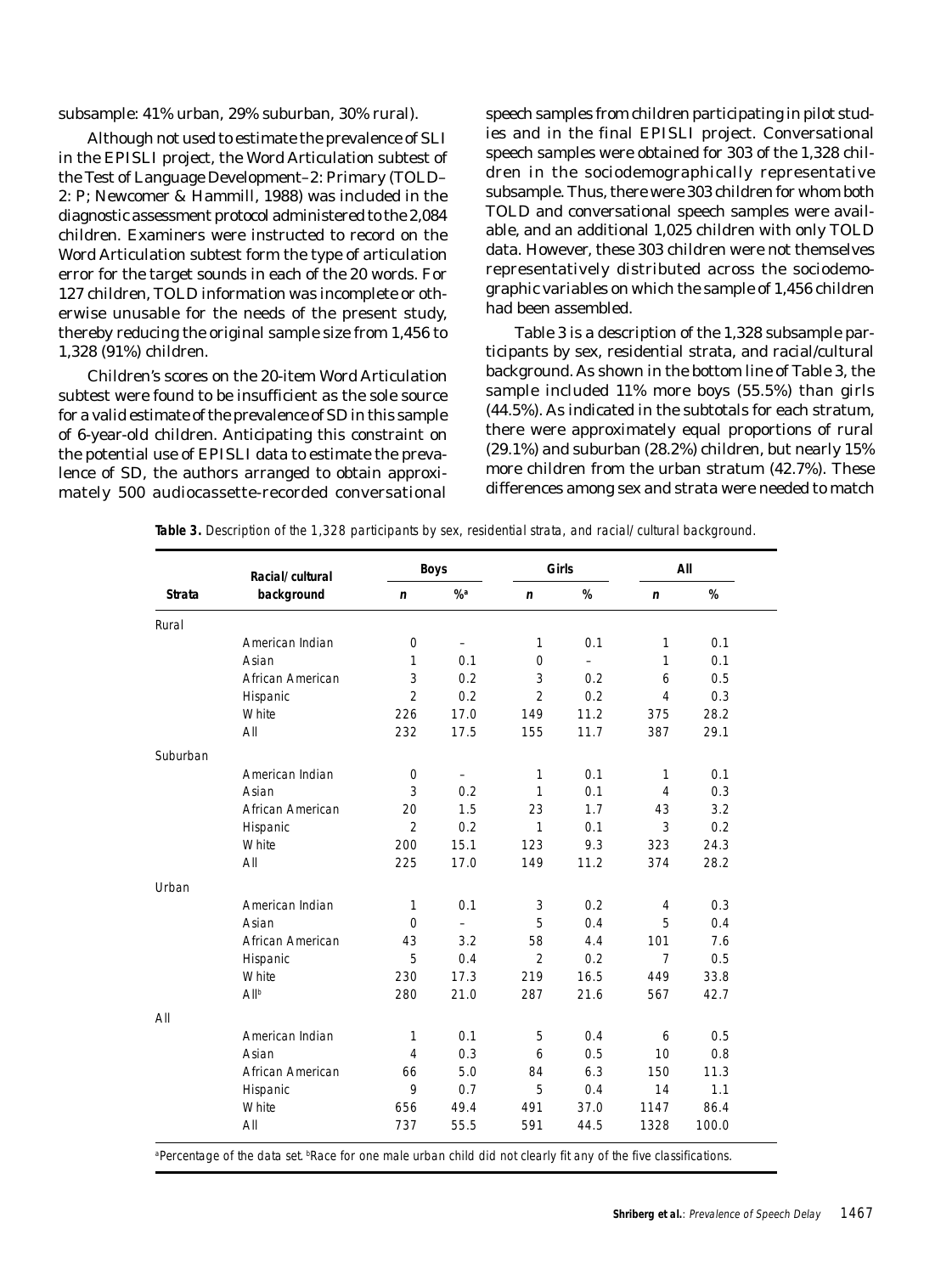the nationwide racial/cultural background compositions. As pointed out by Tomblin and colleagues (1997), the EPISLI samples deviated from the national population characteristics in that they had fewer Asians, Hispanics, and Native Americans. This deviation was likely associated with the greater rates of languages other than English being spoken in these homes, thereby eliminating children from participation due to the monolingual English inclusionary criterion.

# **Classification of Children as Speech Delayed (SD) From Conversational Speech Samples**

### **Speech Sampling**

The EPISLI examiners were trained to obtain a conversational speech sample following a protocol that has been used in prior studies of children with typically developing and delayed speech (e.g., Shriberg & Kwiatkowski, 1994). The protocol included procedures to obtain technically adequate audiocassette recordings and to evoke rich speech samples from the children. Sony 5000 audiocassette tape recorders (calibrated to specifications) with matching University Sound 659L external microphones were used to obtain all speech samples. Several rounds of pilot testing were conducted so that feedback could be provided to all examiners on specific procedures to maximize signal quality and linguistic productivity for the planned speech analyses. Subsequent analyses of the 303 samples used in the present study indicated a mean of 235 usable words per sample  $(SD = 45$ , range  $= 89 - 499$ ), which met sufficiency guidelines for all speech analyses.

# **Phonetic Transcription**

High-quality copies of the original audiocassette tapes were forwarded to the Madison site for transcription and computer processing. The transcription protocol included guidelines to maximize the reliability of auditory-perceptual data, including phoneme- and allophone-level symbolization rules relevant to classification of SD (Shriberg, 1986). Two research assistants transcribed the audiocassette tapes over a 2-year period.

# **Transcription Agreement**

Ten conversational samples were randomly selected from a group of 92 speech samples (11%) to assess transcription agreement. The 92 tapes represented the point at which approximately 20% of an eventual 510 tapes were transcribed. Interjudge and intrajudge transcription reliability was calculated by a computer program that computes broad (i.e., disregarding diacritics used by either transcriber) and narrow (including diacritics used by either transcriber) point-to-point transcription

agreement for consonants and vowels/diphthongs (Shriberg & Olson, 1988).

Findings for interjudge agreement were as follows: Broad transcription agreement was 90.9% for consonants and 87.5% for vowels/diphthongs, and narrow transcription agreement was 82.5% for consonants and 80.5% for vowels/diphthongs. Findings for each of the two transcriber's intrajudge agreements were as follows: Broad transcription agreement was 93.7% and 91.6% for consonants, and 92.4% and 90.4% for vowels/diphthongs; narrow transcription agreement was 86.6% and 85.3% for consonants, and 87.2% and 85.6% for vowels/ diphthongs. These transcription reliability estimates are comparable to those reported in other studies in normal and disordered child phonology (McSweeny & Shriberg, 1995; Shriberg & Lof, 1991), and were considered adequate for the purposes of the present study. As described below, the computer program that classifies children's speech status uses information from both consonant and vowel/diphthong sound classes, as well as diacritic-level sound changes.

# **Classification of Children as Speech Delayed (SD) From TOLD Scores Validated to Conversational Speech**

The Speech Disorders Classification System (SDCS) described previously was used to classify the speech status of the 303 children based on their error patterns in the speech sample. Using the reference database described in Shriberg (1993a, Appendix), the computer program determines if the child's speech pattern meets criteria for several speech classifications (cf. Shriberg et al., 1997b). Because 6 years is the earliest age at which children are eligible to be classified as having questionable residual errors (QRE; e.g., /s/ and /r/ errors are not age-inappropriate until age 6), the validity of QRE classifications was a concern with the present sample. Many of the children had not quite reached 6 years of age, and most were just a few months older. Thus, the probability of both false positives and false negatives was considered high for all QRE classifications.

A series of feasibility studies was conducted to determine if a procedure could be developed to use information on the TOLD score sheets to classify children as meeting SDCS criteria for SD. Because both TOLD and conversational speech data were available for 303 participants, the goal was to develop an algorithm with sufficient sensitivity and specificity to provide valid speech classifications for the remaining 1,025 children in the EPISLI subsample. The Appendix summarizes methods and findings in each of the three phases of this study series, including two pilot studies testing possible algorithms, a criterion-validation analysis to assess sensitivity and specificity for the most promising procedure,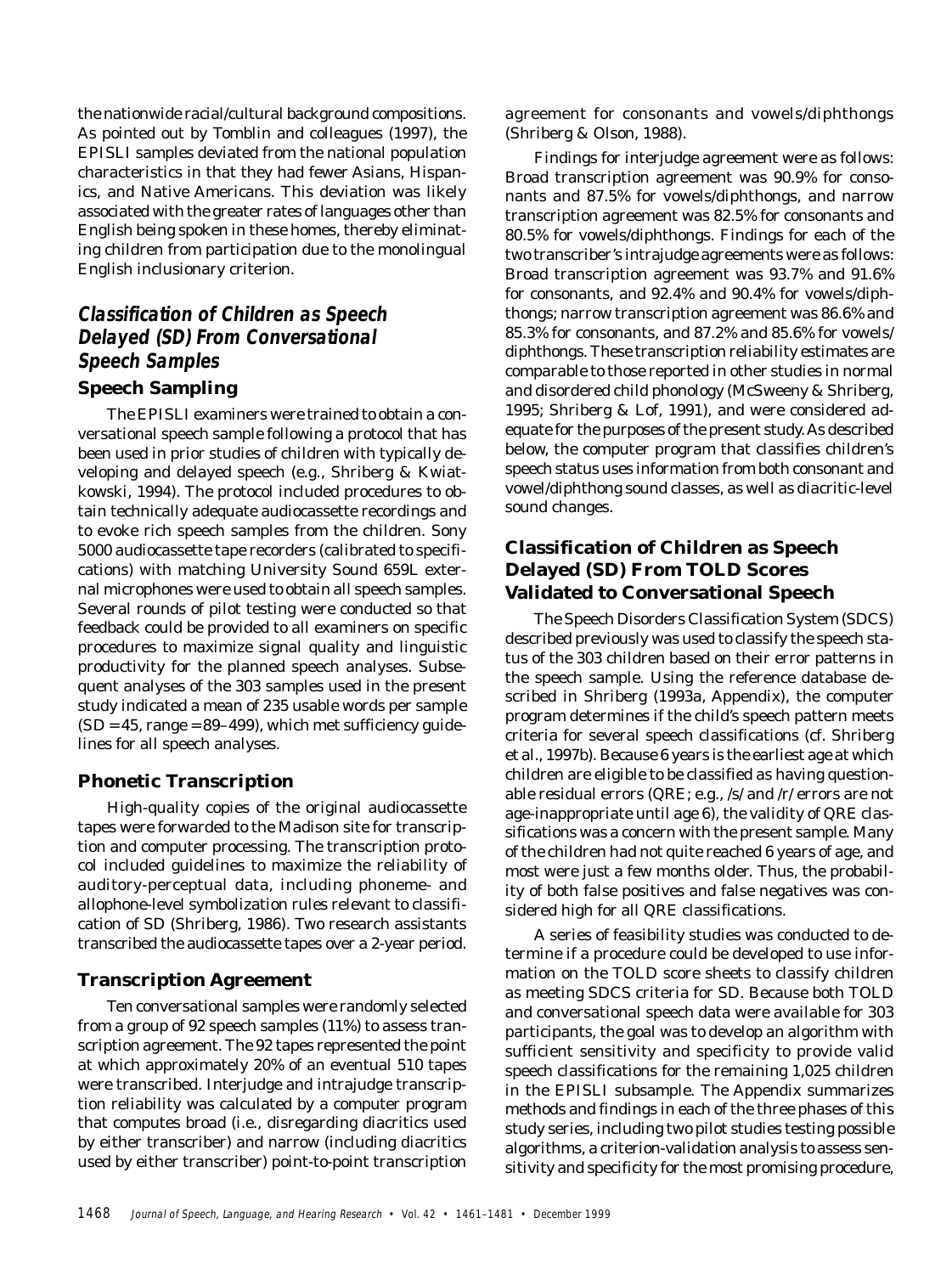and the procedures developed for the prevalence study. Due to the validity concerns for QRE at 6 years of age described above, as well as the lack of available reliability data for the EPISLI examiners' transcription of distortions on the TOLD forms, the algorithms focused only on discriminating SD from NSA. Accordingly, no prevalence data will be reported or were assembled for QRE. Two research assistants using the finalized coding protocol determined if each of the 1,025 children's TOLD responses met criteria for SD.

# **Results**

### **Prevalence of Speech Delay**

Figure 2 is a summary of the prevalence findings separately by sex (top left panel), residential strata (top right panel), racial/cultural background (bottom left panel), and cross-tabulations among these three variables (bottom

right panel). The number of children for each estimate is provided below each bar. Beginning with the top left panel, the overall prevalence of SD in this sample of 6 year-old children was 3.8% (95% confidence intervals [Fleiss, 1981] in parentheses here and hereafter: 2.9– 5.0%). A total of 4.5% (3.2–6.3%) of the boys and 3.1% (1.9–4.9%) of girls met criteria for SD, yielding a boysto-girls ratio of 1.5:1. Prevalence rates for SD by residential strata were 4.9% (3.3–7.1%) for urban, 3.7% (2.1– 6.3%) for suburban, and 2.3% (1.1–4.5%) for rural strata. Prevalence rates for SD by racial/cultural background were 5.3% (2.5–10.6%) and 3.8% (2.8–5.1%) for children identified as African American and White, respectively, and 0% for the very few children identified as American Indian, Asian, or Hispanic.

The bottom right panel in Figure 2 includes 12 prevalence estimates reflecting cross tabulations among residential strata, racial/cultural background, and sex.

**Figure 2.** Prevalence of speech delay (SD) in a sample of 1,328 six-year-old children. The four panels provide information for the variables of sex (top left), residential strata (top right), racial/cultural background (bottom left), and for the three-way associations among variables (bottom right).

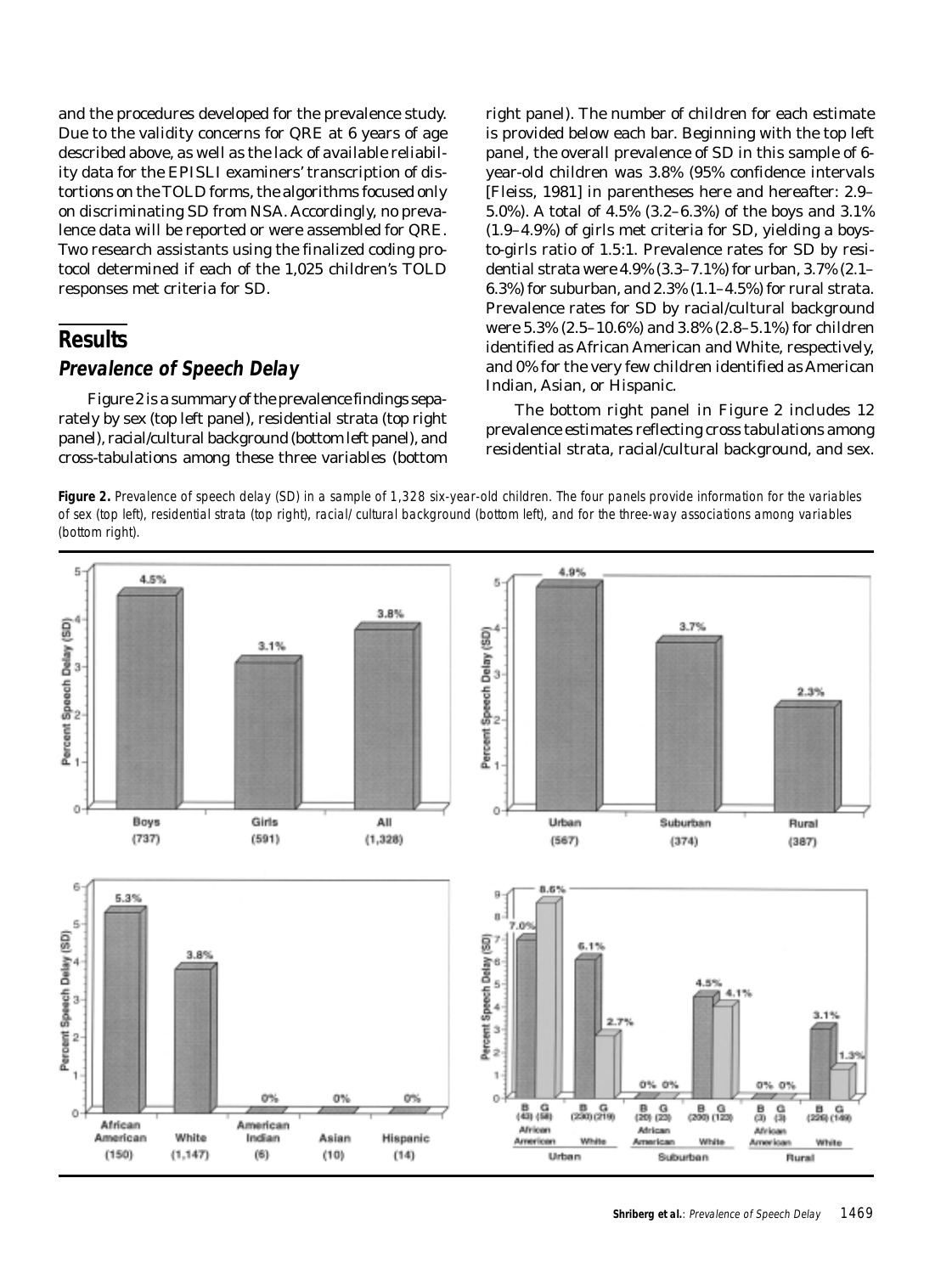Small cell sizes for most estimates limit the utility of confidence intervals around means and constrain all inferences about the relative strength of each of the three variables. The following three observations of possible trends warrant brief comment for future study.

First, in contrast to the unconditional 1.5:1 boys-togirls prevalence ratio for SD shown in the upper left panel, sex ratios in the lower right panel range from 1:1.2 (urban African American children) to 2.3:1 (urban White children), and 2.4:1 (rural White children) in those comparisons where at least some children of either sex were affected. Second, although urban children of either sex generally had higher prevalence of SD compared to children from suburban and rural residential strata, there was one exception (urban White girls = 2.7%, suburban White girls  $= 4.1\%$ ). Finally, these prevalence estimates also suggest possible interdependencies between racial/cultural background and residential strata. As shown, African American boys and girls from urban backgrounds had the highest estimated prevalence of SD among all groups. There were no African American children from suburban  $(n = 43)$  or rural  $(n = 6)$  backgrounds identified as SD. Again, the generalizability of these data needs to be assessed in studies using appropriately large study samples.

# **Comorbidity of Speech Delay and Language Impairment**

#### **Sample-Wide Comorbidities**

Table 4 provides data on the prevalence of language impairment in this sample of 737 boys and 591 girls (top rows) and comorbidities of speech delay with normal cognition/language impairment (i.e., specific language impairment), low cognition/language impairment, and low cognition/normal language (bottom rows). Tomblin et al. (1997) describe the procedures used to assess and classify cognitive status and language impairment. All children with normal cognition were required to have a performance IQ greater than 87, as calculated from the Block Design and Picture Completion subtests of the Wechsler Preschool and Primary Scale of Intelligence– Revised (Wechsler, 1989). Children termed low cognition had IQs between 70 and 87. As with the speech data, classification of children as language impaired is sensitive only to those children who have not normalized by this age (i.e., the data in this study do not reflect the *incidence* of speech delay or language impairment). The prevalence data for language impairment for the present subsample of 1,328 children (Table 4, top rows) differ slightly from the prevalence estimates for the complete sample reported in Tomblin et al. (1997).

The sample-wide comorbidity estimates in the right half of Table 4 include percentages for each sex and averaged over sex (to adjust for unequal numbers of boys and girls). The comorbidity of speech delay with each of the three cognitive-linguistic classifications was less than 1% (CIs range from .05–1.9%). Summing over the two classifications of language impairment, specific language impairment and low cognition/language impairment, 1.3% (.79–2.1%) of these children remained comorbid for speech delay and language impairment at 6 years of age.

### **Comorbidity Indexed on Speech Delay**

Figure 3 is a summary of the comorbidity data as indexed by the 51 children identified as SD. For sample sizes this small (boys,  $n = 33$ ; girls,  $n = 18$ ), the 95% confidence intervals around these comorbidity estimates were

**Table 4.** Prevalence of language impairment in the present sample and sample-wide comorbidity of speech delay with normal cognition/ language Impairment (i.e., specific language impairment), low cognition/language impairment, and low cognition/normal language. 95% confidence intervals for each estimate are given in parentheses.

|         |     |                                                   |                       |                                          | Prevalence           |                                   | Comorbidity/cooccurrence |                                                                    |                     |                                                            |                       |                                                        |                      |
|---------|-----|---------------------------------------------------|-----------------------|------------------------------------------|----------------------|-----------------------------------|--------------------------|--------------------------------------------------------------------|---------------------|------------------------------------------------------------|-----------------------|--------------------------------------------------------|----------------------|
|         |     | Normal cognition/<br>language<br>impairment (SLI) |                       | Low cognition/<br>language<br>impairment |                      | Low cognition/<br>normal language |                          | Speech delay +<br>normal<br>cognition/language<br>impairment (SLI) |                     | Speech delay +<br>low cognition/<br>language<br>impairment |                       | Speech delay +<br>low cognition/<br>normal<br>language |                      |
|         | n   | $\mathsf{n}$                                      | %                     | $\mathsf{n}$                             | %                    | $\mathsf{n}$                      | %                        | $\mathsf{n}$                                                       | %                   | $\mathsf{n}$                                               | %                     | $\mathsf{n}$                                           | %                    |
| Boys    | 737 | 66                                                | 9.0<br>$(7.1 - 11.4)$ | 38                                       | 5.2<br>$(3.8 - 7.1)$ | 80                                | 10.9<br>$(8.8 - 13.4)$   | 5                                                                  | 0.68<br>$(.25-1.7)$ | 5                                                          | 0.68<br>$(.25 - 1.7)$ | 2                                                      | 0.3<br>$(.05-1.1)$   |
| Girls   | 591 | 42                                                | 7.2<br>$(5.3 - 9.7)$  | 28                                       | 4.7<br>$(3.2 - 6.8)$ | 66                                | 11.2<br>$(8.8 - 14.1)$   | 2                                                                  | 0.34<br>$(.06-1.4)$ | 5                                                          | 0.85<br>$(.13 - 1.6)$ | 4                                                      | 0.7<br>$(.23-1.9)$   |
| Average |     |                                                   | 8.1<br>$(6.7 - 9.7)$  |                                          | 5.0<br>$(3.9 - 6.3)$ |                                   | 11.9<br>$(9.5 - 12.9)$   |                                                                    | 0.51<br>$(.22-1.1)$ |                                                            | 0.77<br>$(.39 - 1.5)$ |                                                        | 0.5<br>$(.21 - 1.1)$ |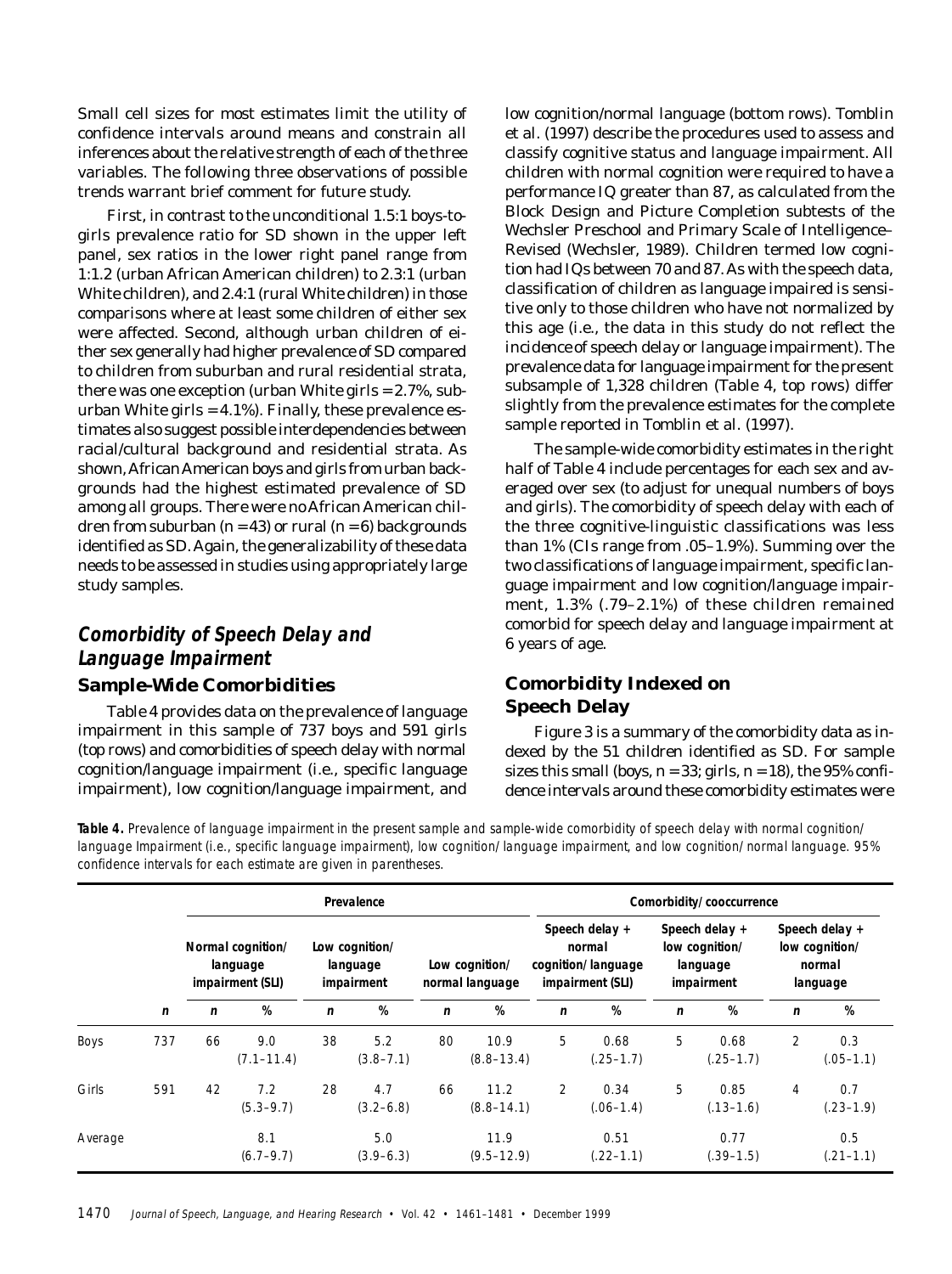Figure 3. Comorbidity of speech delay (SD) as the index disorder with three categories of cognitive-linguistic impairment: normal cognition/ language impairment (i.e., specific language impairment), low cognition/normal language, and low cognition/language impairment.



large. The percentages of boys and girls with concurrent SD and SLI (i.e., normal cognition/language impairment) were essentially similar (15.2% [5.7–32.7%] and 11.1% [3.4–27.9%], respectively). However, the percentages of boys and girls with normal cognitive status were notably different. Among the 33 boys with SD, over 60% (63.6% [45.1–79.0%]) had normal cognition/normal language, whereas approximately 40% of the 18 girls (38.9% [18.3–63.9%]) had normal cognition/normal language at this age. The approximately 20% difference was reflected in the remaining two classifications. Among the boys with SD, 15.2% (5.7–32.7%) had low cognition/language impairment, and an additional 6.1% (1.1–21.7%) had low cognition/normal language, totaling 21.3% (9.7–39.4%) with low cognitive status. For girls with SD, 27.8% (10.7– 53.6%) had low cognition/language impairment and an additional 22.2% (7.4–48.1%) had low cognition/normal language. Thus, a total of 50% (26.8–73.2%) of the girls with SD were found to have low cognitive status, over twice the percentage of the boys with SD with low cognitive status (21.3% [9.7–39.5%]).

# **Comorbidity Indexed on Cognitive-Linguistic Status**

Figure 4 is a summary of the comorbidity data using cognitive-linguistic status as the index disorder, which requires individual percentages for each of the four types of cognitive-linguistic status. As shown in the upper left panel in Figure 4, for children with Normal Cognition/Normal Language at kindergarten age, SD was identified in 3.8% (2.4–5.8%) of the boys and in 1.5% (.65–3.2%) of the girls. As shown in the upper right panel, which provides data for children with SLI (i.e., normal cognition/language impairment), SD was identified in 7.6% (2.8–17.5%) of the boys and 4.8% (8.4–17.5%) of the girls. For children with low cognition/normal language (lower left panel), SD was identified in 2.5% (4.3– 9.6%) of the boys and 6.1% (2.0–15.6%) of the girls. Finally, for children with low cognition/language impairment (lower right panel), SD was identified in 13.7% (5.3–29.5%) of the boys and in 17.9% (6.8–37.6%) of the girls.

# **Discussion**

# **Concurrent Validity Support for the Obtained Prevalence Estimate**

Before proceeding to substantive issues raised by these data, it is useful to review several sources of validity support for the 3.8% prevalence estimate for speech delay in 6-year-old children obtained in this study. Compared to extrapolations from Leske's (1981) data suggesting 2.5–3% prevalence of speech-language disorders in 3- to 5-year-old children, the obtained estimate for 6 year-old children may be viewed as unexpectedly high. It is also higher than expected based on the rates for language delay in preschool age (i.e., 3–8% at age 3; Silva, 1980; Stevenson & Richman, 1976). However, compared to Hull et al. (1971) or Beitchman et al. (1986), who reported 9–11% prevalence rates for first-grade children, the 3.8% estimate might be considered low. Finally, the 3.8% estimate obtained in the present study is generally consistent with the 2–3% prevalence estimates for children of this age extrapolated from reports by Winitz and Darley (1980) and Enderby and Philipp (1986).

As reviewed previously, the primary sources of variance in prevalence estimates include the epidemiologic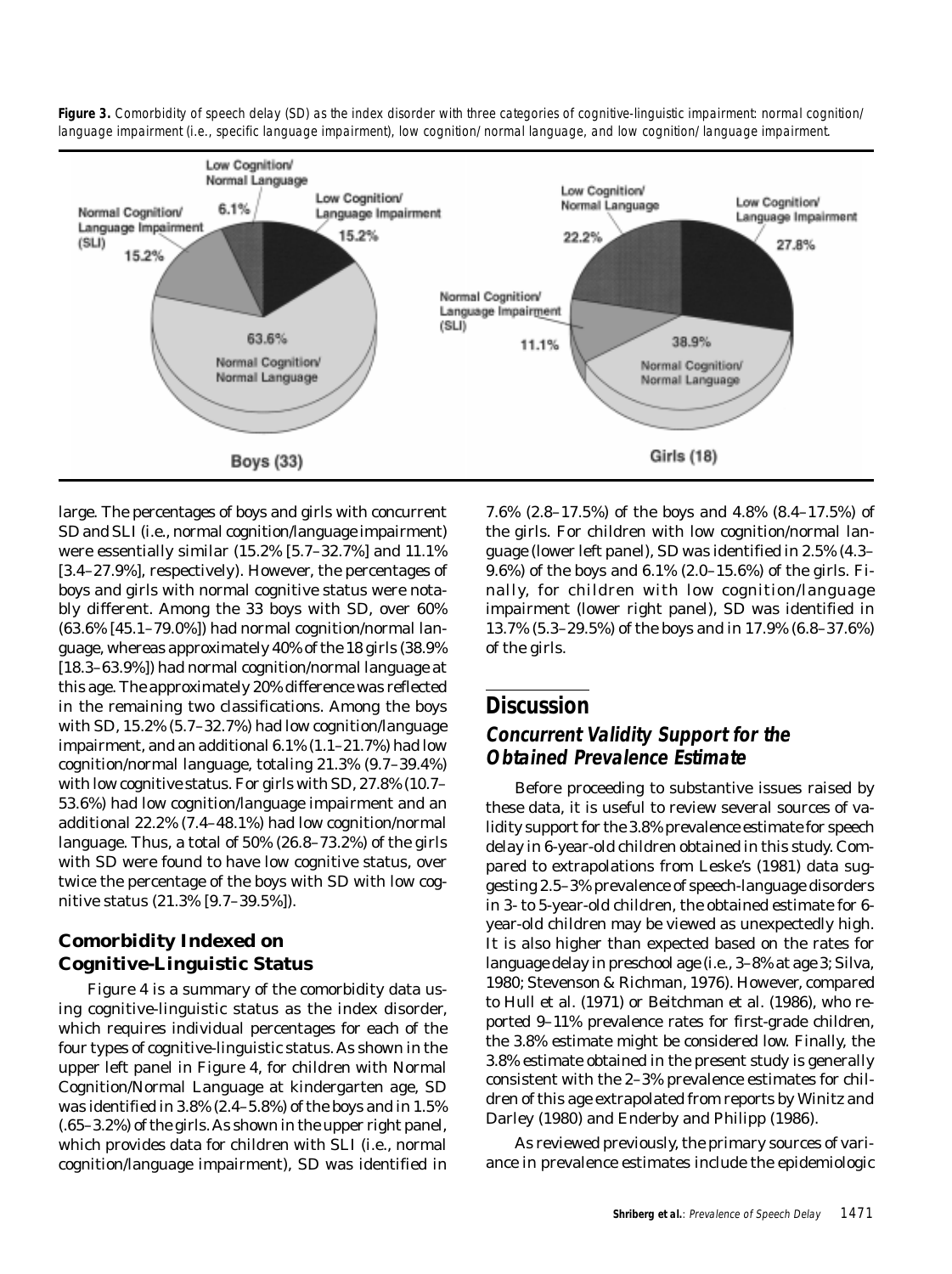**Figure 4.** Comorbidity of three categories of cognitive-linguistic impairment as the index disorder with speech delay (SD): normal cognition/ language impairment (i.e., specific language impairment), low cognition/normal language, and low cognition/language impairment.



methods used to select population samples and the diagnostic criteria used to identify the target disorder. On the first set of considerations, Tomblin et al. (1997) provide extended comparative commentaries on the cluster sampling techniques used in the EPISLI study in relation to those used in other epidemiologic studies of speech-language disorders. Although cell size limitations constrain generalizations of these prevalence figures at the level of specific racial/cultural groupings, the U.S. population sampling methods are viewed as generally robust. On issues associated with the diagnostic criteria used to identify children with SD, we point to several sources of information both internal and external to this study that provide criterion-validity support for a 3.8% prevalence estimate for SD.

### **Internal Support**

Internal validity support for the claim that children classified as SD had significant speech involvement can be examined by inspecting the Percentage of Consonant Correct-Revised (PCC–R; Shriberg, Austin, Lewis, McSweeny, & Wilson, 1997a) data for 16 of the 51 children with speech delay for whom conversational

samples were available for the prevalence study compared to the remaining 287 (of the 303) children classified as having normal speech acquisition (NSA). A PCC– R score is the percentage of correct consonants in a conversational speech sample, with only omissions and substitutions counted as errors (i.e., distortion errors are scored as correct; cf. Shriberg et al., 1997a). Thus, unlike the Percentage of Consonants Correct (PCC) metric, which scores speech-sound distortions as incorrect, the PCC–R reflects severity differences based only on those cognitive-linguistic errors that define SD. Thus, in scoring distortions as correct, the PCC–R does not discriminate NSA from QRE, the two classifications that were merged for the purposes of the present study. The mean PCC–R score for the 16 children classified as SD on the SDCS was 78.7 (standard deviation = 7.77), compared to a PCC–R mean of 92.9 (standard deviation = 4.45) for the 287 children classified as NSA. A *t* test of the difference in PCC–R scores was statistically significant (*t* = 7.30, *df* = 15, *p* < .001). Thus, as sampled from their conversational speech, the 6-year-old children classified as SD in this subsample averaged approximately 15 percentage points (95% confidence interval = 10.13–18.50 percentage points) lower than the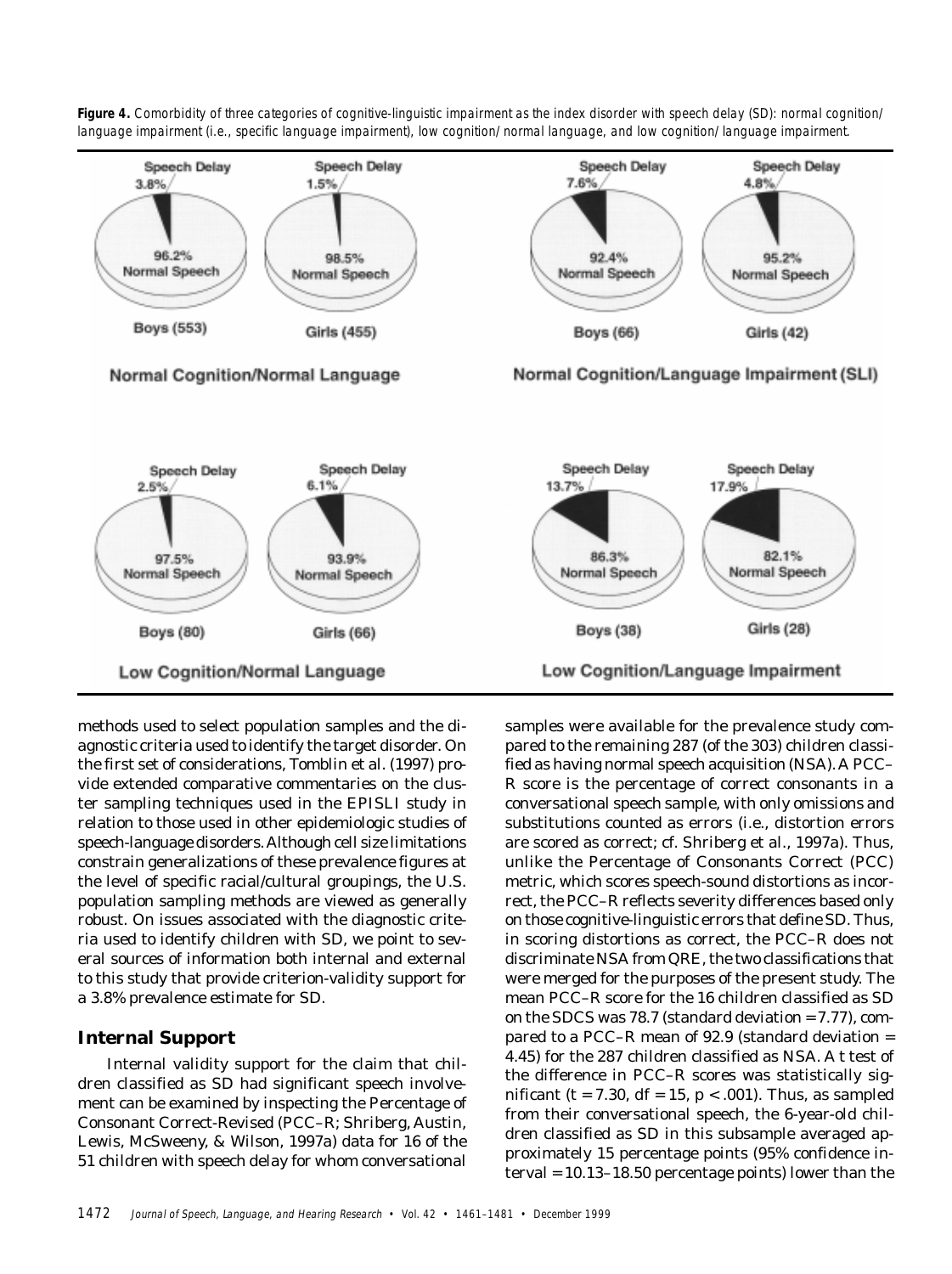children classified as having typically developing speech.

#### **External Support**

External support for the validity of the 3.8% prevalence estimate can be marshaled from convergent information from several sources. Campbell (personal communication, 1998) has used the SDCS to classify the speech status of 241 3-year-old children. Campbell's demographically diverse population sample in the Pittsburgh area was ascertained from clinics and pediatric practices in the context of a large-scale longitudinal study. With 34 of the 241 children's conversational speech samples classified as SD by the SDCS program, the prevalence of SD in this culturally diverse cohort of 3 year-old children was 14.1%. This estimate for 3-yearold children could be used to provide a prevalence estimate for 6-year-old children if an estimate were available on the percentage of children with SD at 3 years of age who normalize SD by 6 years of age. Such estimates are available from two sources.

Based on clinical observations of several hundred children treated at a university speech clinic, Shriberg (1994) estimated that approximately 75% of preschool children with SD normalize their speech by 6 years of age. This retrospectively based normalization estimate has recently gained support in preliminary findings from a prospective study of speech-sound normalization in 20 children identified at 3.5–4.5 years of age as SD using the SDCS program (Shriberg, McSweeny, & Kwiatkowski, 1999). Based on the 17 children for whom sufficient longitudinal data are available, 12 (70.6%) of the speech-delayed children had normalized speech by 6 years of age (plus or minus 2 months). Thus, when the estimate for normalization by age 6 based on the retrospective data (75%) is applied to Campbell's 14.1% prevalence estimate for SD in his 3-year-old children, the prediction for 6-year-old children is in close agreement with the present prevalence estimate for 6-year-olds. Specifically, the remaining 25%, or a total of 3.5% of Campbell's children (.25  $\times$  .141 = .035), would be expected to retain SD by 6 years of age, which is within three tenths of the 3.8% prevalence figure for SD obtained in the present study. An estimate based on the prospective study data (70.6%) yields a 4.2% prevalence of SD in Campbell's children at 6 years, within four tenths of the 3.8% prevalence figure for SD obtained in the present study.

Finally, an additional source of external validity support for the 3.8% figure is available in an analysis of the Irwin, Huskey, Knight, and Oltman (1974) data, reported by Beitchman et al. (1986). Using recovery by third grade as the criterion to identify children with prior speech delay (including children whose only remaining errors were speech-sound distortions), which occurred

for 82% of children from first to third grade in the Irwin et al. (1974) study, Beitchman and colleagues estimated the prevalence of moderate to severe phonological disorders in first grade children to be 3.8%. Thus, although the present prevalence estimate for children of this age is considerably less than the incidence of speech delay as assessed at earlier ages (with incidence the central datum for genotype issues), the procedures used for phenotypic classification appear to have substantial empirical support.

#### **Prevalence**

The present finding of 3.8% speech delay in 6-yearold children appears to be the first prevalence estimate validated to the classification criteria described previously (i.e., persisting deletion/substitution errors) as assessed in conversational speech. Assuming validity support for these methods (see above) and that 3.8% is a conservative prevalence estimate (i.e., unadjusted for false negatives; see Appendix), a significant percentage of children begin early elementary grades with two potentially handicapping conditions. From a phonological perspective, persistent deletion/substitution errors in children of this age have been associated with an increased probability of problems in reading, spelling, and other academic areas, perhaps throughout the life span (cf. Felsenfeld, McGue, & Broen, 1995). From a psychosocial perspective, persistent speech-production problems have also been associated with increased risk for social acceptability in school and on the playground (e.g., Crowe Hall, 1991; Silverman & Paulus, 1989). As indicated by the findings in Figure 2 and considered below, these two potential correlates and consequences of speech delay may be significantly moderated by several subject factors.

#### **Sex**

The boys-to-girls ratio of speech delay found in the present study is greater than 1 (1.5:1), but lower by as much as 100% than estimates ranging from 2:1 to 3:1 in samples of preschool children with speech delay (cf. Shriberg & Kwiatkowski, 1994). Due to the variations of values in the research literature, it is not clear whether the present lower boys-to-girls prevalence ratio is due to the identification of relatively fewer boys with SD in this population sample or to the identification of relatively more girls with SD.

One methodological possibility consistent with a lower percentage of identified boys with SD concerns the SDCS inclusionary requirement of age-inappropriate deletion/substitution errors, with distortion errors not included in this criterion. A speculation in the speech literature is that boys have more distortion errors than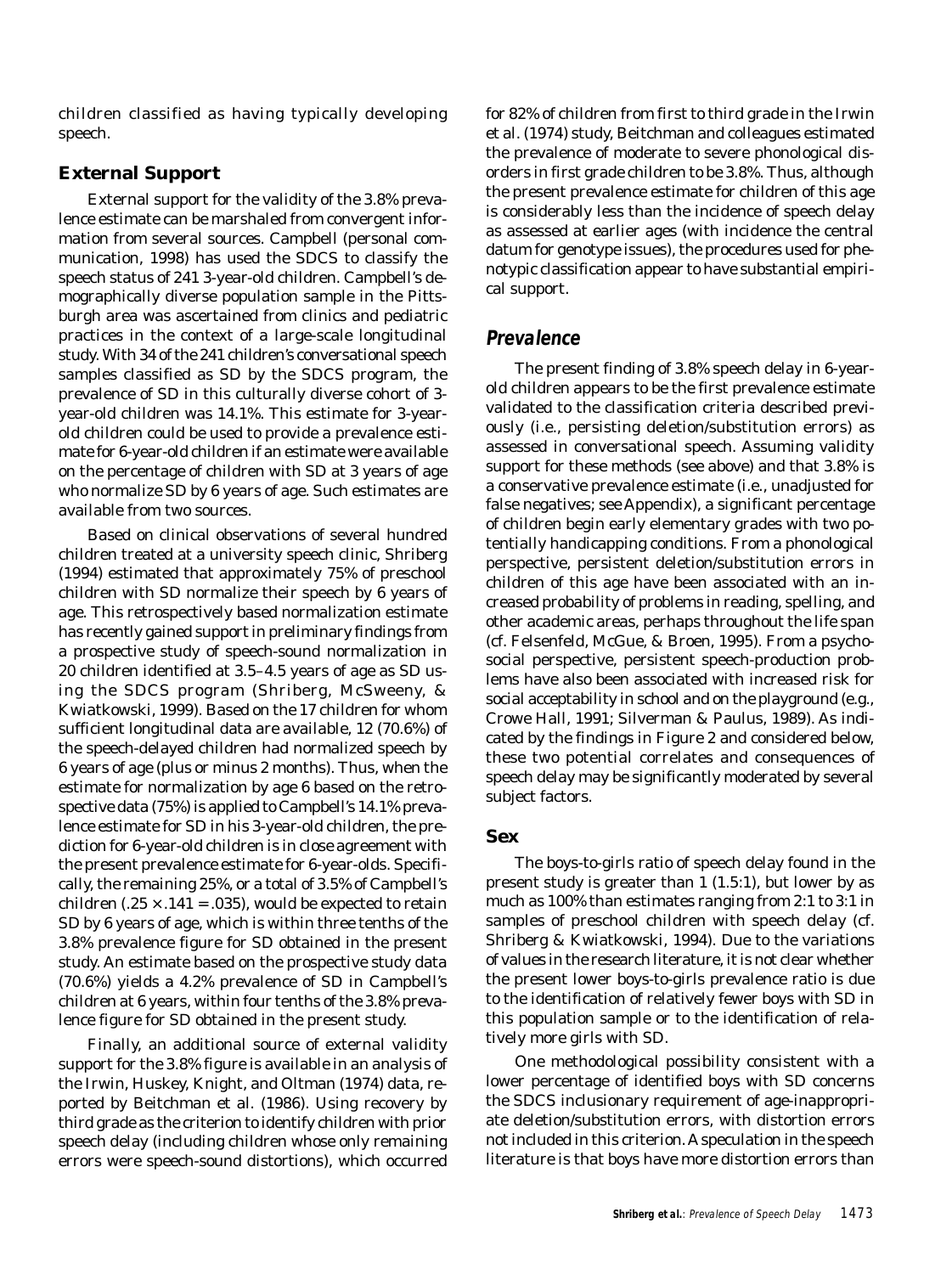girls because boys lag girls in motor speech development, and speech-sound distortions reflect delays or deficits in motor speech processes (e.g., Silva et al., 1984). If at least the first of these premises is true, fewer boys might have been identified in the present compared to past studies because distortion errors do not qualify for SD in the SDCS approach. Close analysis of children with SD in our database does not support the hypothesis of more or relatively more (i.e., corrected for overall severity level) speech-sound distortions in boys compared to girls, although there are some trends for distortions of individual speech sounds. Moreover, Silva and colleagues' (1984) analysis of the gross and fine motor performance of children with speech-language disorders and normal cognitive status compared to children with typically developing speech failed to find statistically significant between-group differences (however, see Goffman, 1998; Stark & Tallal, 1988).

A second possible explanation for the lowered boysto-girls ratio for speech delay in the present study compared to past estimates is that this estimate does not have the potential for ascertainment bias that occurs in clinical referral samples (e.g., Shaywitz, Shaywitz, Fletcher, & Escobar, 1990). The ascertainment bias hypothesis is that, due to differences in perceptions and expectations of behavioral issues in boys and girls, boys are overidentified in clinical referral samples, and girls are underidentified. Tomblin et al. (1997) discussed this possible explanation for the 1.3:1 boys-to-girls ratio found for SLI in the original sample for the present study, which is also lower than values obtained in other prevalence studies of language impairment and is close to the 1.5:1 ratio obtained for speech delay in the present study. All of the sex ratios of 2.5:1 or greater in studies of speech delay summarized in Shriberg and Kwiatkowski (1994) were obtained from clinical referral samples. Also on this point, research using clinical referral samples typically has exclusionary criteria to rule out children with cognitive deficits. In the present study, 50% of girls with SD had low cognitive status, compared to 21.3% of the boys. Thus, the lowered boys-to-girls prevalence ratio could, in part, reflect differences in the cognitive status of children included in other studies.

A third perspective on the present finding is the possibility that boys and girls may have different rates and time courses of normalization of speech delay. Higher boys-to-girls ratios reported in prior studies have typically been obtained from preschool samples, generally weighted more by children in the 4- to 5-year age range (Shriberg & Kwiatkowski, 1994). There are few available data on the rates of normalization of speech delay in boys versus girls, with or without treatment. As indicated previously, retrospective studies (Shriberg, Gruber, & Kwiatkowski, 1994; Shriberg, Kwiatkowski, & Gruber, 1994) and a prospective study in process suggest that approximately 75% of children with speech delay normalize by 6 years of age, the age at which prevalence was estimated in the present study. Also, on this issue, the stability of diagnosis of speech and language delay at different ages is an important measurement consideration in prevalence studies. At least a portion of the variance in boys-to-girls prevalence ratios at different ages could be due to unstable psychometric classifications across normative reference data. Finally, as addressed in the next section, sex ratios may be further complicated by interactions with sociodemographic factors.

# **Sociodemographics**

The sociodemographic data in the top right and bottom two panels of Figure 2 suggest that sociodemographic variables are strongly associated with the prevalence of speech delay, especially the data on strata (urban, suburban, rural). Such associations are well documented in the child speech literature. In a comprehensive review of the classical research on articulation disorder and perceptual, articulatory, cognitive, and social variables, Winitz (1969) concluded that social variables accounted for the greatest variability in speechsound acquisition. In a review of findings from the "Collaborative Perinatal Study" (Lassman, Fisch, Vetter, & LaBenz, 1980)—the largest American study of risk factors for communicative disorders considering the number of sites, children, and variables studied—Winitz and Darley (1980) also concluded that socioeconomic variables (and IQ at 4 years of age) contributed most to the variance in articulation and intelligibility at 8 years of age. As suggested by the estimates in Figure 2, this figure may be twice as high or higher in populations of children from diverse backgrounds associated with socioeconomic disadvantage.

One possible methodological explanation for the range of prevalence estimates associated with sociodemographic variables is that it might reflect measurement bias at one or more stages of data collection and data reduction. All the examiners in the EPISLI project were White females. Although guidelines were developed to account for sociodemographic differences at the data reduction phase (cf. Tomblin et al., 1997), the response to testing by children who were from different racial and cultural backgrounds than those of the examiners may have been biased toward less proficiency than if sampled using other methods and obtained by examiners from similar backgrounds.

Although test bias cannot be excluded as a possible explanation for speech and language differences associated with racial/cultural backgrounds, it cannot explain the relatively large prevalence differences across residential strata for children with similar racial/cultural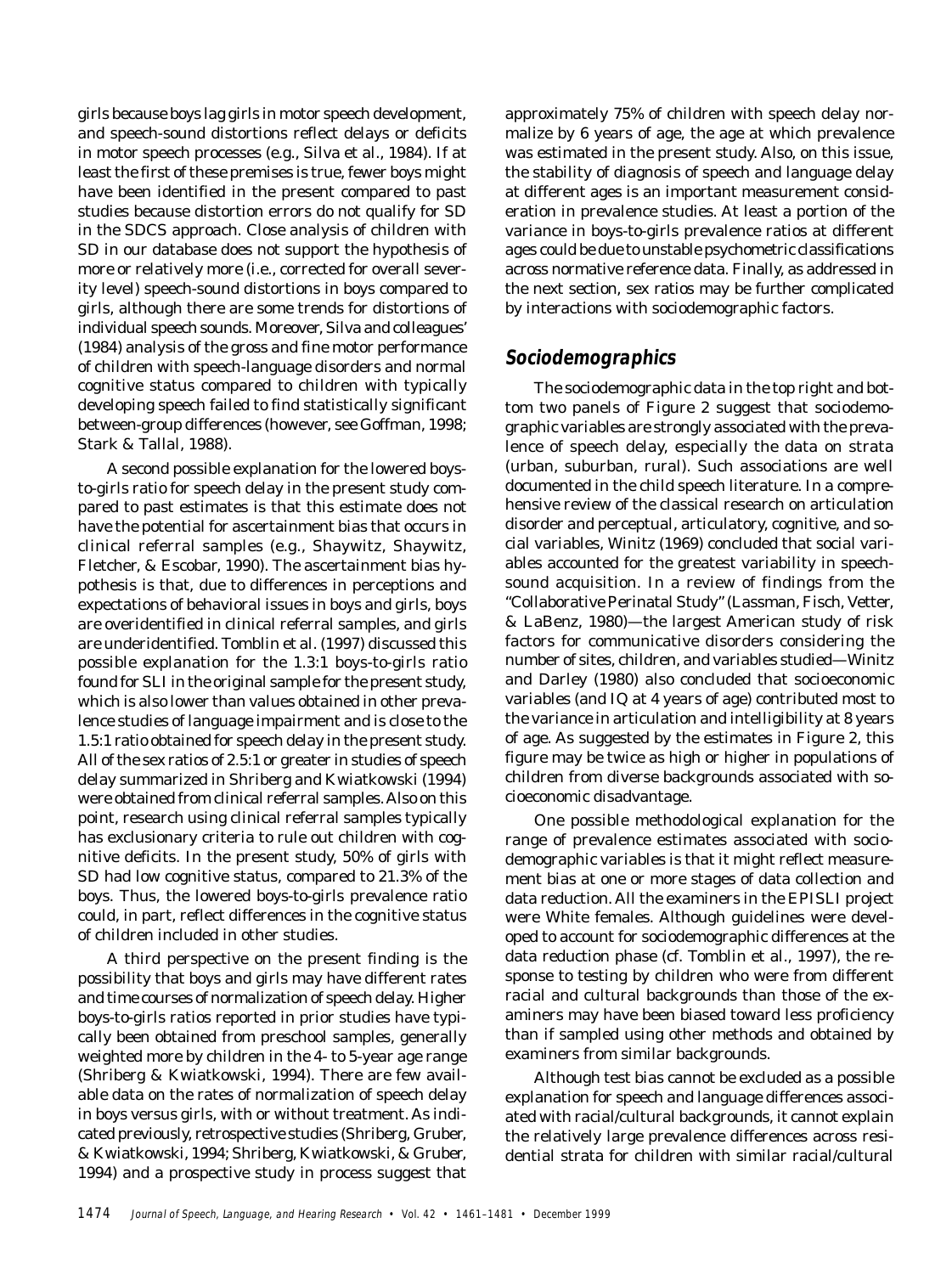backgrounds. Tomblin (1996b) in an overview of sociodemographic findings for children with SLI, concluded that parental education and income were the significant mediating variables in these data. Winitz and Darley (1980) also reported that mother's education was significantly associated with speech development. Subanalyses of mother's education and speech delay could not be pursued in the present study because a disproportionate percentage of participants from lower socioeconomic levels had elected not to participate in the extensive telephone interview from which these data were obtained.

### **Comorbidity**

The sample-wide comorbidity data in Table 4, which indicate a less than 2% (CIs range from .21–1.5%) cooccurrence of speech and language impairment for the 6-year-old children in this sample, are consistent with or marginally higher than the comorbidity percentage expected by chance. For example, the chance probability for the occurrence of SD and SLI in this sample is .31% (i.e., prevalence of SD  $(3.8%) \times$  prevalence of SLI  $(8.1\%) = .31\%$ ; Caron & Rutter, 1991), whereas the obtained comorbidity was .51% (Table 4). As reviewed previously, the only available sample-wide comorbidity estimate for children close in age (5 years) to participants in the present study (6 years) in which somewhat comparable methods were used were the data reported by Beitchman et al. (1986). Beitchman calculated the sensitivity-adjusted, sample-wide comorbidity of speech and language impairment in 1,655 Canadian children from the Ottawa-Carleton area to be 4.6%.

The absolute magnitudes of each comorbidity estimate, indexed by speech delay or language impairment, are also lower than reported previously for children in this age range. For the 10 studies providing comorbidity data for children ranging in age from 5–7 years in Table 2, estimates ranged from 9% to 77%. Nine of the 10 estimates were well above the 5–15% comorbidity values obtained in the present study (see Figures 3 and 4). For comparison, Shriberg and Austin (1998) reported comorbidity for several preschool-age samples ranging from 40–60%. Two possible explanatory factors warrant comment.

First, comorbidity rates of both types—sample-wide comorbidity and by index disorder—would obviously have been higher if the obtained prevalence rate for SD were higher. As described in the Appendix, a conservative estimate of the prevalence rate for speech delay was determined to be preferable to a statistically adjusted estimate. The unadjusted approach allowed for inspection of individual subject variables associated with children who met criteria for SD and was parsimonious relative to any claims about the theoretical or applied significance of the magnitude of the prevalence estimate. In the present context, if the prevalence obtained for speech delay had been adjusted for the percentage of false negatives obtained in the validation study, the estimated prevalence of SD in this sample would be 5.1% (i.e., increased by one third to adjust for the obtained sensitivity of 66.7; see Appendix). With a one-third increase in the comorbidity of SD and SLI indexed by either disorder, the approximately 5–15% comorbidity rates shown in Figure 3 and Figure 4 increase to approximately 6–20%. These rates are still notably lower than 19 of the 24 comorbidity estimates listed in Table 2, and lower than 7 of the 9 comorbidity estimates obtained for children of the same age or older.

A second possible explanation for the low comorbidity estimates compared to those reported in other studies is that they reflect increased efficacy of contemporary early childhood programs focusing on phonology (cf. Hodson, 1997). Many of the comorbidity estimates in Table 2 are based on samples of children who were actually assessed over a decade earlier than the children assessed in the present sample. The lower comorbidity estimates for more recent 6-year-old cohorts could, at least in part, reflect differences in the percentage of children enrolled in treatment programs and in the possible increased percentage of positive treatment outcomes. Notable as well are the number of girls with SD and low cognitive status (Figure 3), with cognitive needs increasing the likelihood of enrollment in early childhood programs. Some indication of the complex of factors associated with this explanatory perspective was presented elsewhere (Tomblin, 1996a, 1996b), indicating that the presence of a speech disorder significantly increases the probability of girls with language disorders being identified and enrolled for treatment. It is also notable in this regard that the prevalence obtained for SD (3.8%) by 6 years of age is nearly one half the prevalence of SLI (7.4%) reported in Tomblin et al. (1997) for the original sample. Thus, as previously discussed, normalization rates for speech versus language disorders—with or without early intervention—are likely to be significant moderators of prevalence and comorbidity data for children in this age range.

### **Implication for Genetics Studies**

One of the goals of the present prevalence and comorbidity study was to relate findings to conceptual and methodological issues in emerging speech-genetics studies. Based on normalization rates, the present data suggest that liability estimates in speech-genetics research should be set considerably higher than 3.8% for preschool children and considerably lower than 3.8% for older children and adults.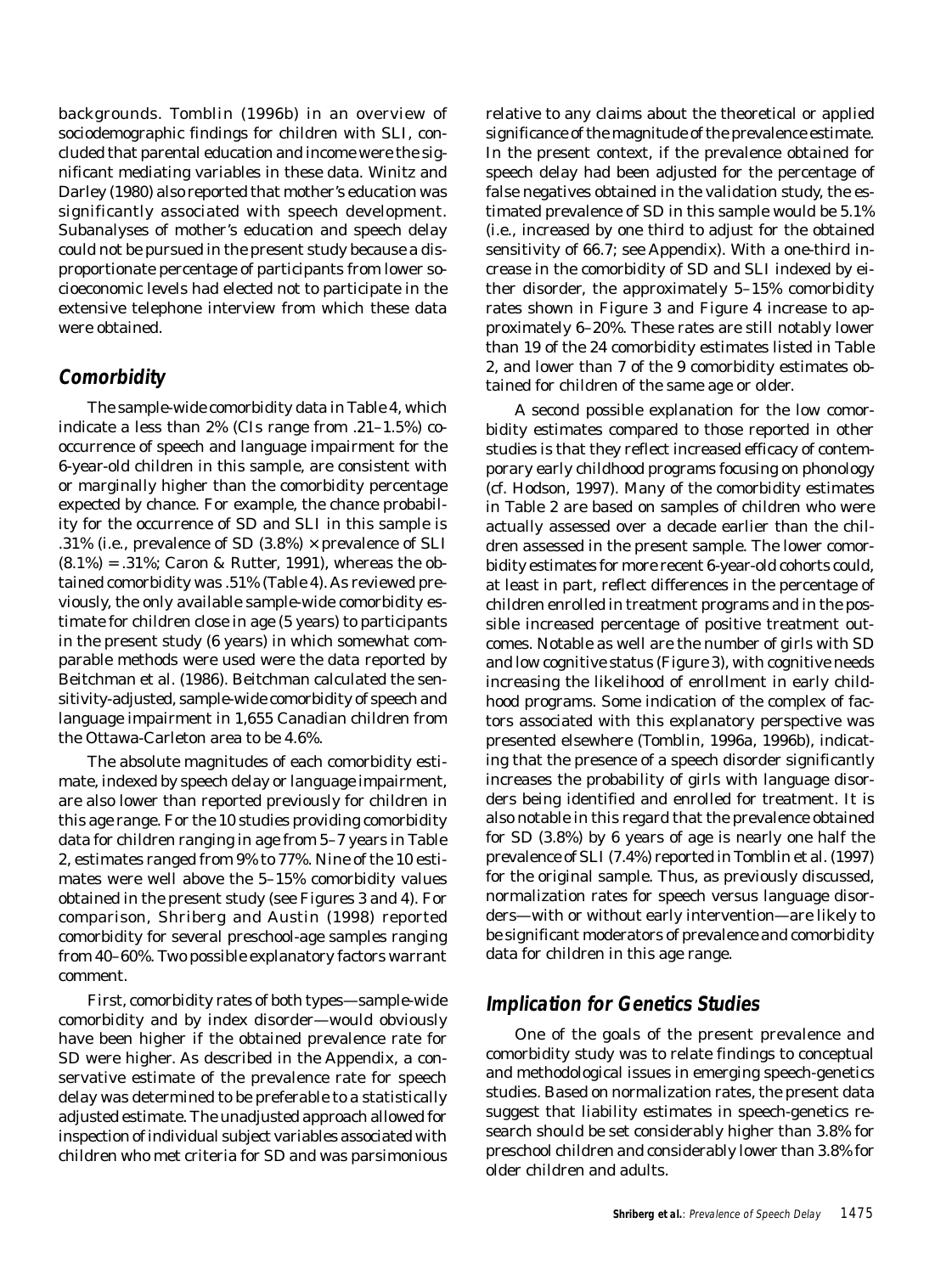In addition to use of the prevalence data for liability estimates and support for alternative transmission models, the present comorbidity findings have implications for phenotype issues. Essentially, the lower the comorbidity between SD and SLI, the less likely it is that these disorders may be transmitted by a common genotype and, therefore, that they should be defined with one common phenotype. Because the present data were obtained at 6 years of age, an age by which 75% of children with speech delay may have normalized, conjectures about genotype-phenotype relationships are expressly preliminary. Nevertheless, there are three methodological issues that invite brief consideration from the perspective of emerging speech-genetics studies.

# **Alternative Phenotypes for an Inherited Form of Speech Disorder**

As discussed elsewhere, the concept of a speech *delay* reflects only one possible linguistic domain within the construct of atypical phonological development (Shriberg, 1993a, 1993b, 1994). Alternative phenotypes for an inherited form of child speech disorder can and have been based at many levels: psycholinguistic, descriptive linguistic, and manifest speech, with the last of these including alternative sampling contexts (e.g., citation speech, natural speech, challenging speech, intelligibility). Perhaps the most widely discussed candidate phenotype for a developmental phonological disorder is performance on one or more phonological processing tasks, such as segmentation, rhyming, or nonsense-word repetition tasks (cf. Edwards & Lahey, in press). Thus, as a candidate phenotype for speechgenetics studies, it is important to acknowledge the levels of speech processing for which the present definition and prevalence estimate for SD may or may not be sensitive because it is based solely on speech production. As disorder classifications or phenotypes are predicated on levels beyond manifest natural speech (e.g., deficits in phonological awareness), they invoke cognitive-linguistic levels that complicate the concept of a *speech* disorder. Accordingly, phonological disorder is becoming increasingly ambiguous as a cover term in both research and applied contexts.

# **Alternative Etiologies for Speech Delay**

It is also important to note that genetic transmission of SD is only one of several hypothesized backgrounds for speech delay as defined and identified in this study. Other possible risk backgrounds of considerable interest to researchers include early recurrent otitis media with effusion, suspected developmental apraxia of speech, and issues associated with psychosocial development. Preliminary prevalence estimates based on pedigree analysis of clinical referral samples suggest that familial SD may be suspected for as many as 60% of preschool children with speech delay (Shriberg, 1994; Lewis & Shriberg, 1994). Lahey and Edwards (1995) report a similar percentage (60%) for suspected familial SLI. Accordingly, all implications of the present findings for genetics research must be tempered by the possibility that different etiological backgrounds (i.e., *phenocopies*) may be associated with different values for variables such as prevalence estimates, sex ratios, normalization rates, and estimates of the comorbidity of speech delay with language impairment. For example, using the 60% estimate described above as a preliminary guideline for genetics studies, phenotypes extrapolated from the present prevalence and comorbidity data might apply to only 2.3% (i.e.,  $60\% \times 3.8\%$ ) of the children identified as SD in this study.

# **Alternative Epidemiologic Variables for Speech-Language Genetics Studies**

Finally, the hypothesis of hereditary speech delay gains support to the degree that variables reflecting plausible environmental influences on speech acquisition are not associated or are only minimally associated with differential prevalence rates. In the present study, residential strata (urban, suburban, rural) is one such environmental variable that might appear to provide counterevidence for genetic influences because the prevalence of SD was generally higher in the urban stratum and lower in the rural stratum. However, residential strata is confounded with other sociodemographic variables that, in turn, affect the population genetics of children from similar racial/cultural backgrounds residing in the different strata. Genetic factors are likely moderated or mediated by a complex of environmental variables (i.e., multifactorial transmission models), with net effects again on prevalence, sex ratios, normalization outcomes, and comorbidity with SLI.

# **Conclusion**

The present study was an attempt to use data available in the EPISLI project to estimate the prevalence of speech delay and its comorbidity with language impairment. The literature review and discussion have focused on theoretical and methodological issues relevant for the application of findings to emerging research attempting to identify the genotype underlying an inherited form of speech delay. The six primary findings, which will be subject to cross-validation in a forthcoming prospective study of a racially and culturally diverse preschool cohort, can be summarized as follows: (a) The prevalence of speech delay in 6-year-old children in this sample of 1,328 children was 3.8%; (b) at 6 years of age, speech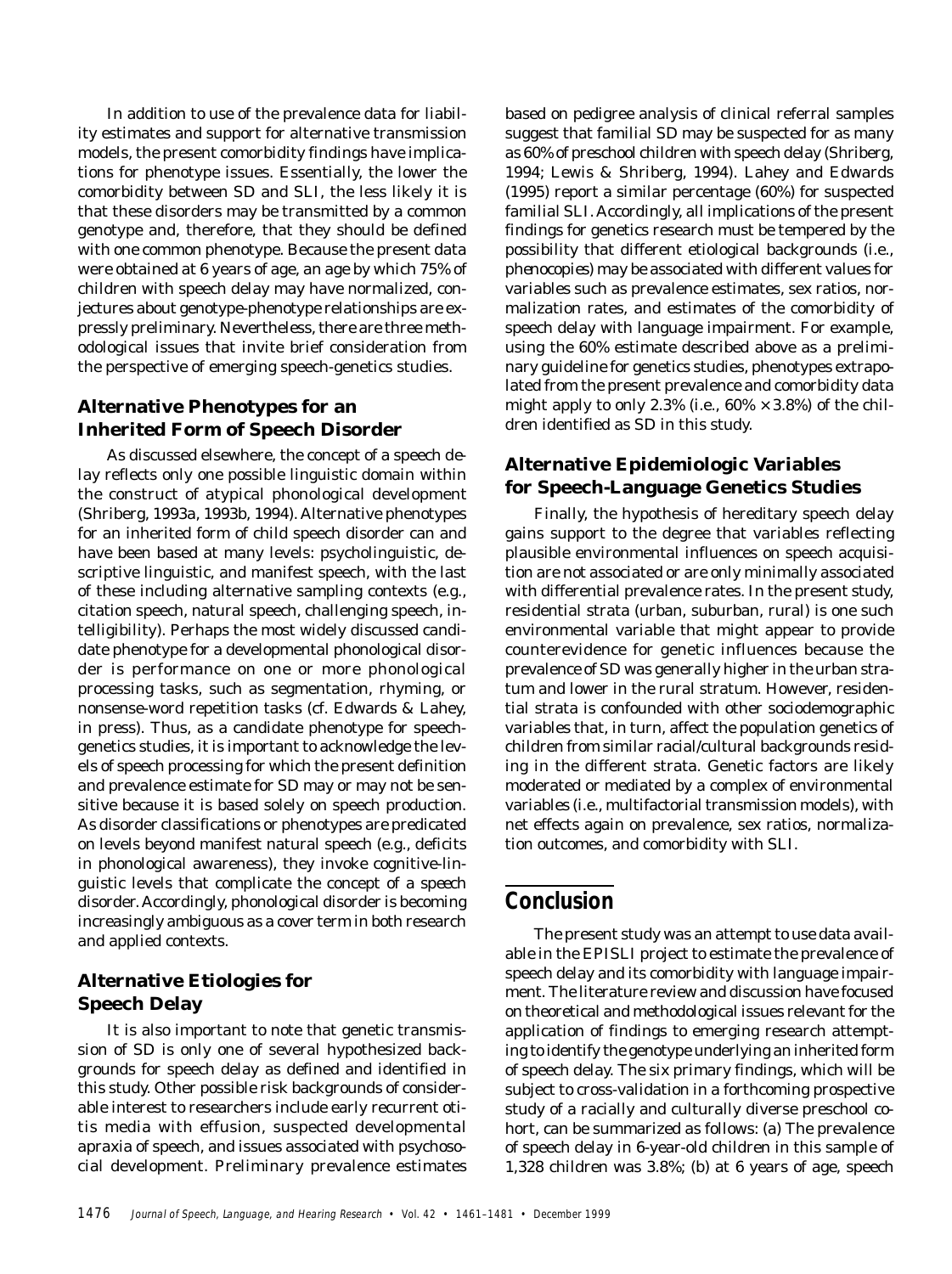delay was approximately 1.5 times more prevalent in boys (4.5%) than girls (3.1%); (c) cross-tabulation by sex, residential strata, and racial/cultural background yielded prevalence rates for speech delay ranging from 0% to approximately 9% (with cell sizes posing a major reliability constraint for most estimates); (d) comorbidity of speech delay and language impairment was 1.3% (0.51% with SLI); (e) at 6 years of age, approximately 11–15% of children with persisting speech delay had specific language impairment (SLI); and (f) approximately 5–8% of children with persisting SLI had speech delay.

#### **Acknowledgments**

We extend our sincere thanks to the following people at the Iowa and Wisconsin sites for their expertise at the many stages of this study. In Iowa, the EPISLI project was coordinated by Paula Buckwalter, Marlea O'Brien, Nancy Records, and Xuyang Zhang. Speech-language and all other participant data were obtained by Chris Anderson, Kathleen Bailey, Jean Beisler, Lisa Ehlert, Connie Ferguson, Diane Highnam, Joni Mack, Chris McLaughlin, Jacqueline Nesvik, Julie Ann Sellen, Shirley Tiemeyer, Vickie Vandike, and Cathy Wignall. In Wisconsin, the research team included Chad Allen, Diane Austin, Sheryl Hall, Heather Karlsson, Carmen Rasmussen, Rachel Reily, Dorothy Ross, Carol Widder, and David Wilson. Peter Flipsen Jr. and Steve Pittelko provided useful comments on the manuscript. Copies of relevant technical reports are available at the Phonology Project Web site (www.waisman.wisc.edu/phonology). This study was supported by the following grants from the National Institute on Deafness and Other Communicative Disorders: NIH-DC-19-90, NIDCD DC02746, and NIDCD DC00496.

#### **References**

- **American Psychiatric Association.** (1994). *Diagnostic and statistical manual of mental disorders* (4th ed.). Washington, DC: Author.
- **Beitchman, J. H., Nair, R., Clegg, M., & Patel, P. G.** (1986). Prevalence of speech and language disorders in 5-year-old kindergarten children in the Ottawa-Carleton region. *Journal of Speech and Hearing Disorders, 51*, 98–110.
- **Bishop, D. V. M., & Edmundson, A.** (1987). Languageimpaired 4-year-olds: Distinguishing transient from persistent impairment. *Journal of Speech and Hearing Disorders, 52*, 156–173.
- **Caron, C., & Rutter, M.** (1991). Comorbidity in child psychopathology: Concepts, issues and research strategies. *Journal of Child Psychiatry, 32*(7), 1063–1080.
- **Connell, P., Elbert, M., & Dinnsen, D.** (1991, June). *A syntax-delayed subgroup of phonologically delayed children*. Paper presented at the Symposium on Research in Child Language Disorders, Madison, WI.

**Crowe Hall, B. J.** (1991). Attitudes of fourth and sixth graders toward peers with mild articulation disorders.

*Language, Speech, and Hearing Services in Schools, 22*, 334–339.

- **Edwards, M. L.** (1997). Historical overview of clinical phonology. In B. W. Hodson & M. L. Edwards (Eds.), *Perspectives in applied phonology* (pp. 1–18). Gaithersburg, MD: Aspen Publishers.
- **Edwards, J., & Lahey, M.** (in press). Nonword repetitions of children with specific language impairment: Exploration of some explanations for their inaccuracies. *Applied Psycholinguistics*.
- **Elbert, M.** (1997). From articulation to phonology: The challenge of change. In B. W. Hodson & M. L. Edwards (Eds.), *Perspectives in applied phonology* (pp. 43–60). Gaithersburg, MD: Aspen Publishers.
- **Enderby, P., & Philipp, R.** (1986). Speech and language handicap: Towards knowing the size of the problem. *British Journal of Disorders of Communication, 21*, 151–165.
- **Fein, D. J.** (1983, ). The prevalence of speech and language impairments. *Asha, 25*, 37.
- **Felsenfeld, S., McGue, M., & Broen, P. A.** (1995). Family aggregation of phonological disorders: Results from a 28 year follow-up. *Journal of Speech and Hearing Research, 38*, 1091–1107.
- **Fleiss, J. L.** (1981). *Statistical methods for rates and proportions*. New York: John Wiley & Sons.
- **Flipsen, P., Jr., Shriberg, L. D., Weismer, G., Karlsson, H. B., & McSweeny, J. L.** (1999a). Acoustic characteristics of /s/ in adolescents. *Journal of Speech, Language, and Hearing Research, 42,* 663–677.
- **Flipsen, P., Jr., Shriberg, L. D., Weismer, G., Karlsson, H. B., & McSweeny, J. L.** (1999b). *Acoustic characteristics of /r/ in adolescents*. Manuscript submitted for publication.
- **Goffman, L.** (1998, June). *Prosodic influences on speech movements in children with Specific Language Impairment*. Paper presented at the Symposium on Research in Child Language Disorders, Madison, WI.
- **Himmelwright Gross, G., St. Louis, K. O., Ruscello, D. M., & Hull, F. M.** (1985). Language abilities of articulatory-disordered school children with multiple or residual errors. *Language, Speech, and Hearing Services in Schools, 16*, 171–186.
- **Hodson, B. W.** (1997). Disordered phonologies: What have we learned about assessment and treatment? In B. W. Hodson & M. L. Edwards (Eds.), *Perspectives in applied phonology* (pp. 197–224). Gaithersburg, MD: Aspen Publishers.
- **Hull, F. M., Mielke, P. W., Jr., Timmons, R. J., & Willeford, J. A.** (1971). The national speech and hearing survey: Preliminary results. *Asha, 13*, 501–509.
- **Irwin, J. V., Huskey, R., Knight, N., & Oltman, S.** (1974). A longitudinal study of the spontaneous remission of articulatory defects of 1,665 school children in grades 1, 2 and 3. *Acta Symbolica, 5*, 1–17.
- **Karlsson, H. A., & Shriberg, L. D.** (1999). *An acoustic description of /s/ productions in two subtypes of child speech disorders.* Manuscript in preparation.
- **Kirkpatrick, E., & Ward, J.** (1984). Prevalence of articulation errors in New South Wales primary school pupils.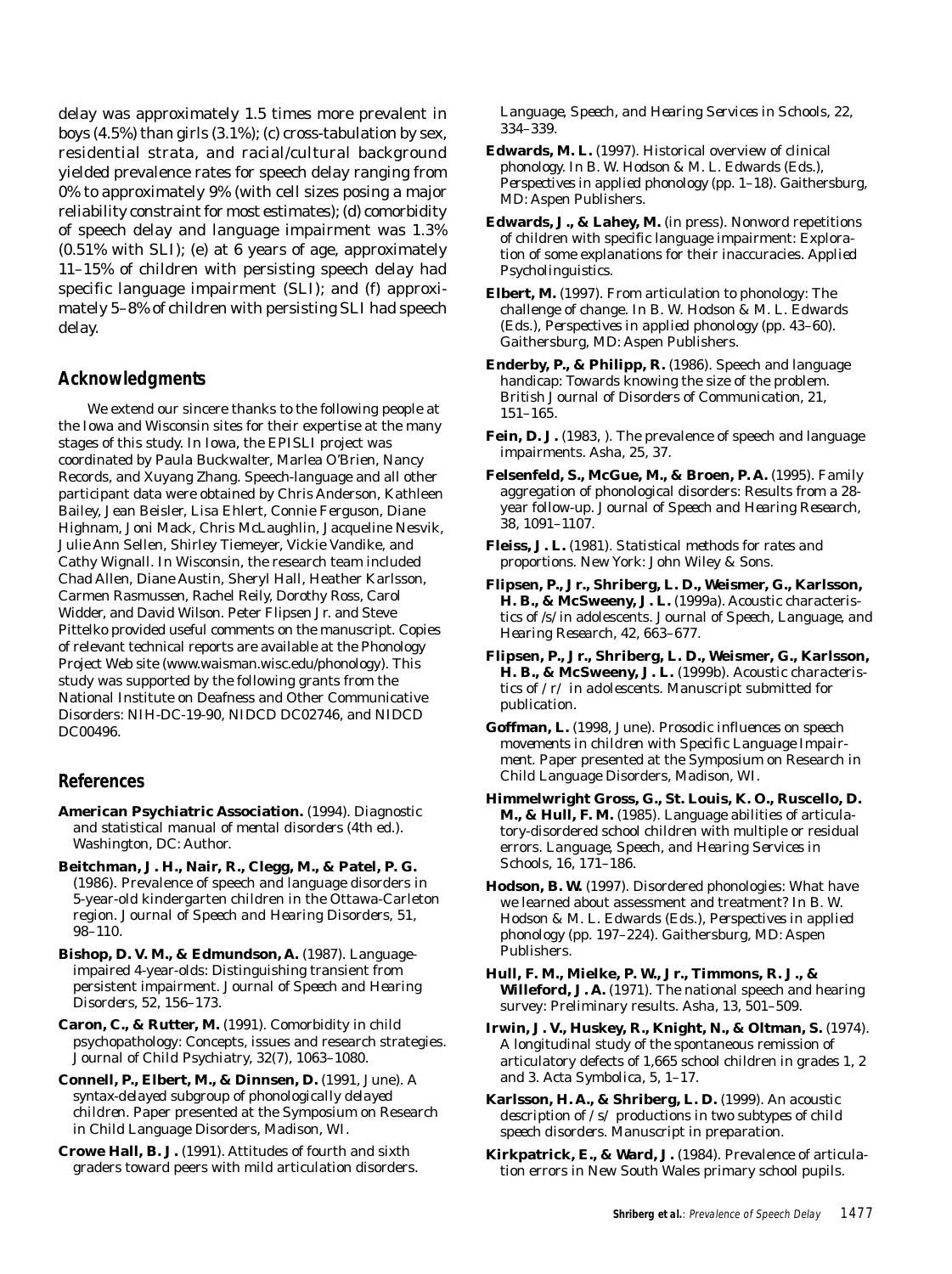*Australian Journal of Human Communication Disorders, 12*(1), 55–62.

**Lahey, M., & Edwards, J.** (1995). Specific language impairment: Preliminary investigation of factors associated with family history and with patterns of language performance. *Journal of Speech and Hearing Research, 38*, 643–657.

**Lassman, F. M., Fisch, R. O., Vetter, D. K., & LaBenz, E. J.** (Eds.). (1980). *Early correlates of speech, language, and hearing*. Littleton, MA: PSG Publishing.

**Last, J. M.** (Ed.). (1988). *A dictionary of epidemiology* (2nd ed.). New York: Oxford University Press.

**Leske, M.** (1981). Prevalence estimates of communicative disorders in the United States: Speech disorders. *Asha, 23*, 217–228.

**Lewis, B. A., & Shriberg, L. D.** (1994, November). *Life span interrelationships among speech, prosody-voice, and nontraditional phonological measures*. Miniseminar presented at the Annual Convention of the American Speech-Language-Hearing Association, New Orleans, LA.

**McSweeny, J. L., & Shriberg, L. D.** (1995). *Segmental and suprasegmental transcription reliability* (Tech. Rep. No. 2). Phonology Project, Waisman Center on Mental Retardation and Human Development, University of Wisconsin– Madison.

**Morley, M. E.** (1965). *The development and disorders of speech in childhood*. Baltimore, MD: Williams and Wilkins.

**Newcomer, P., & Hammill, D.** (1988). *Test of Language Development–2 Primary*. Austin, TX: Pro-Ed.

**Newman, P. W.** (1961). Speech impaired? *Asha, 3*, 9–10.

**Paul, R.** (1993). Patterns of development in late talkers: Preschool years. *Journal of Childhood Communication Disorders, 15*, 7–14.

**Paul, R.** (Ed.). (1998). *Exploring the speech-language connection*. Baltimore: Brookes

**Paul, R., & Shriberg, L. D.** (1982). Associations between phonology and syntax in speech-delayed children. *Journal of Speech and Hearing Research, 25*, 536–547.

**Peckham, C. S.** (1973). Speech defects in a national sample of children aged seven years. *British Journal of Disorders of Communication, 8*(1), 2–8.

**Prins, T. D.** (1962). Analysis of correlations among various articulatory deviations. *Journal of Speech and Hearing Research, 5*, 162–168.

**Roe, V., & Milisen, R.** (1942). The effect of maturation upon defective articulation in elementary grades. *Journal of Speech Disorders, 7*, 37–50.

**Ruscello, D. M., St. Louis, K. O., & Mason, N.** (1991). School-aged children with phonological disorders: Coexistence with other speech/language disorders. *Journal of Speech and Hearing Research, 34*, 236–242.

**Schery, T. K.** (1985). Correlates of language development in language-disordered children. *Journal of Speech and Hearing Disorders, 50*, 73–83.

**Shaywitz, S. E., Shaywitz, B. A., Fletcher, J. M., & Escobar, M. D.** (1990). Prevalence of reading disability in boys and girls: Results of the Connecticut Longitudinal Study. *Journal of the American Medical Association, 264*(8), 998–1002.

**Shriberg, L. D.** (1980). Developmental phonological disorders. In T. J. Hixon, L. D. Shriberg, & J. S. Saxman (Eds.), *Introduction to communicative disorders* (pp. 262– 309). Englewood Cliffs, NJ: Prentice Hall.

**Shriberg, L. D.** (1982). Toward classification of developmental phonological disorders. In N. J. Lass (Ed.), *Speech and language: Advances in basic research and practice* (Vol. 8, pp. 2–18). New York: Academic Press.

**Shriberg, L. D.** (1986). *PEPPER: Programs to examine phonetic and phonologic evaluation records*. Hillsdale, NJ: Lawrence Erlbaum.

**Shriberg, L. D.** (1993a). Four new speech and prosody-voice measures for genetics research and other studies in developmental phonological disorders. *Journal of Speech and Hearing Research, 36*, 105–140.

**Shriberg, L. D.** (1993b, May). *Phenotypes and phonologies: Facts and fictions*. Paper presented at the 14th Annual Symposium on Research in Child Language Disorders, Madison, WI.

**Shriberg, L. D.** (1994). Five subtypes of developmental phonological disorders. *Clinics in Communication Disorders, 4*(1), 38–53.

**Shriberg, L. D.** (1997). Developmental phonological disorder(s): One or many? In B. W. Hodson & M. L. Edwards (Eds.), *Perspectives in applied phonology* (pp. 105–127). Gaithersburg, MD: Aspen.

**Shriberg, L. D., & Austin, D.** (1998). Comorbidity of speech-language disorder: Implications for a phenotype marker for speech delay. In R. Paul (Ed.), *The speechlanguage connection* (pp. 73–117)*.* Baltimore, MD: Paul H. Brookes.

**Shriberg, L. D., Austin, D., Lewis, B. A., McSweeny, J. L., & Wilson, D. L.** (1997a). The Percentage of Consonants Correct (PCC) metric: Extensions and reliability data. *Journal of Speech, Language, and Hearing Research, 40*, 708–722.

**Shriberg, L. D., Austin, D., Lewis, B. A., McSweeny, J. L., & Wilson, D. L.** (1997b). The Speech Disorders Classification System (SDCS): Extensions and lifespan reference data. *Journal of Speech, Language, and Hearing Research, 40*, 723–740.

**Shriberg, L. D., Gruber, F. A., & Kwiatkowski, J.** (1994). Developmental phonological disorders III: Long-term speech-sound normalization. *Journal of Speech and Hearing Research, 37*, 1151–1177.

**Shriberg, L. D., & Kwiatkowski, J.** (1980). *Natural process analysis: A procedure for phonological analysis of continuous speech samples*. New York: Macmillan.

**Shriberg, L. D., & Kwiatkowski, J.** (1982). Phonological disorders I: A diagnostic classification system. *Journal of Speech and Hearing Disorders, 47*, 226–241.

**Shriberg, L. D., & Kwiatkowski, J.** (1994). Developmental phonological disorders I: A clinical profile. *Journal of Speech and Hearing Research, 37*, 1100–1126.

**Shriberg, L. D., Kwiatkowski, J., Best, S., Hengst, J., & Terselic-Weber, B.** (1986). Characteristics of children with phonologic disorders of unknown origin. *Journal of Speech and Hearing Disorders, 51*, 140–161.

**Shriberg, L. D., Kwiatkowski, J., & Gruber, F. A.** (1994). Developmental phonological disorders II: Short-term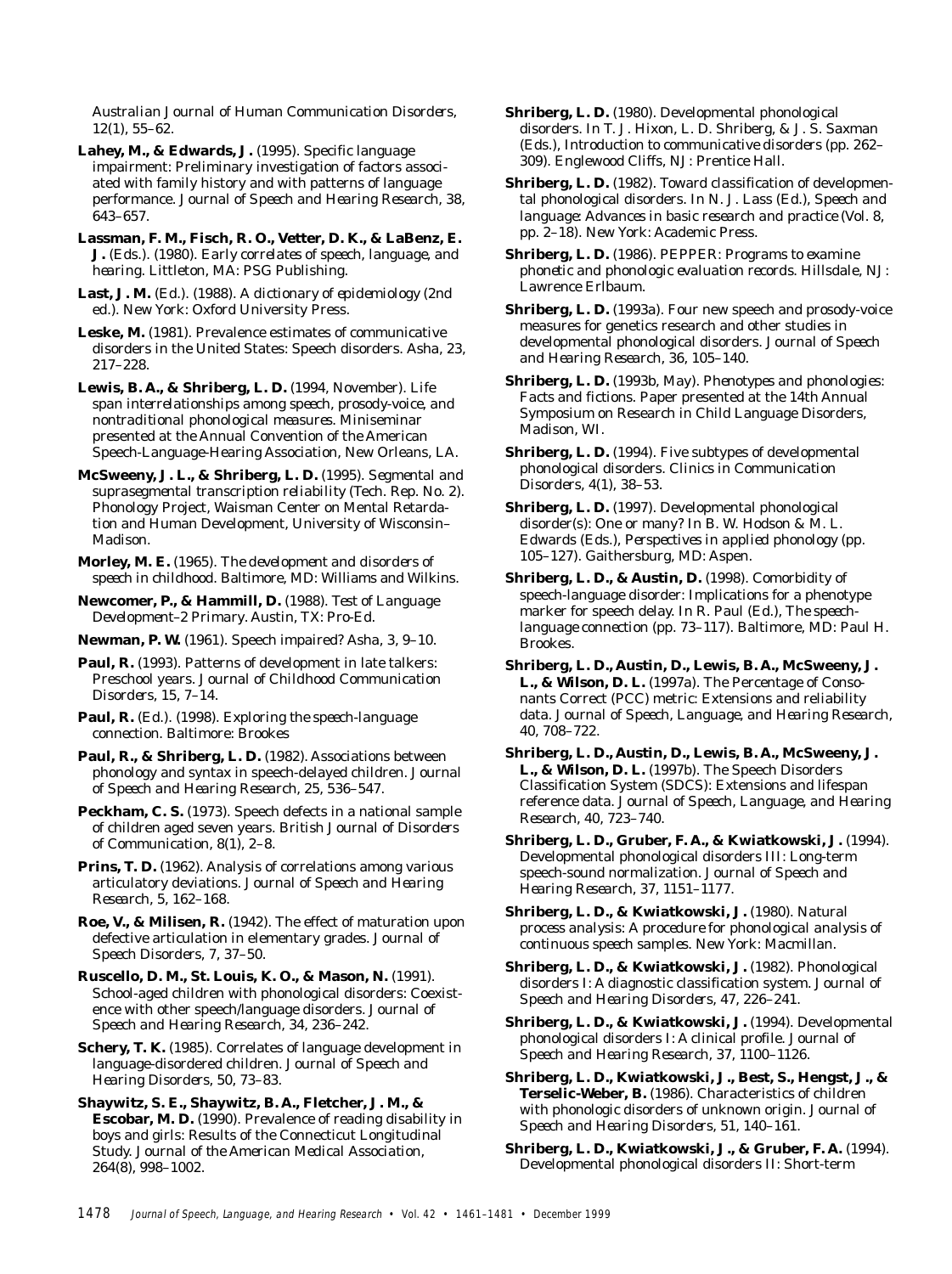speech-sound normalization. *Journal of Speech and Hearing Research, 37*, 1127–1150.

**Shriberg, L. D., & Lof, G. L.** (1991). Reliability studies in broad and narrow phonetic transcription. *Clinical Linguistics and Phonetics, 5*, 225–279.

**Shriberg, L. D., McSweeny, J., & Kwiatkowski, J.** (1999). *A prospective study of normalization in preschool children with speech-language delay*. Manuscript in preparation.

**Shriberg, L. D., & Olson, D.** (1988). *PEPAGREE: A Program to Compute Transcription Reliability*. Waisman Center Research Computing Facility, University of Wisconsin-Madison.

**Silva, P. A.** (1980). The prevalence, stability and significance of developmental language delay in preschool children. *Developmental Medicine and Child Neurology, 22*, 768–777.

**Silva, P. A., Justin, C., McGee, R., & Williams, S. M.** (1984). Some developmental and behavioral characteristics of seven-year-old children with delayed speech development. *British Journal of Disorders of Communication, 19*, 147–154.

**Silverman, F. H., & Paulus, P. G.** (1989). Peer reactions to teenagers who substitute /w/ for /r/. *Language, Speech, and Hearing Services in Schools, 20*, 219–221.

**Smit, A. B., & Bernthal, J. E.** (1983). Performance of articulation-disordered children on language and perception measures. *Journal of Speech and Hearing Research, 26*, 124–136.

**St. Louis, K. O., Ruscello, D. M., Grafton, S. J., & Hershman, K. T.** (1994, November). *Coexistence of communication disorders in clinical populations over four decades*. Poster presented at the Annual Convention of the American Speech-Language-Hearing Association, New Orleans, LA.

**St. Louis, K. O., Ruscello, D. M., & Lundeen, C.** (1992). *Coexistence of communication disorders in schoolchildren* (ASHA Monograph No. 27). Rockville, MD: American Speech-Language-Hearing Association.

**Stark, R. E., & Tallal, P.** (1988). *Language, speech, and reading disorder in children: Neuropsychological studies*. Boston: Little, Brown.

**Stevenson, J., & Richman, N.** (1976). The prevalence of language delay in a population of three-year-old children and its association with general retardation. *Developmental* *Medicine and Child Neurology, 18*, 431–441.

**Tallal, P., Ross, R., & Curtiss, S.** (1989). Familial aggregation in specific language impairment. *Journal of Speech and Hearing Disorders, 54*, 167–173.

**Tomblin, J. B.** (1996a). *The big picture of SLI: Epidemiology of SLI*. Paper presented at the Symposium on Research in Child Language Disorders, Madison, WI.

**Tomblin, J. B.** (1996b, April). *Epidemiology of SLI: The association of speech sound disorder with SLI*. Paper presented at the Child Phonology Conference, Iowa City, IA.

**Tomblin, J. B., Records, N. L., Buckwalter, P. R., Zhang, X., Smith, E., & O'Brien, M.** (1997). Prevalence of specific language impairment in kindergarten children. *Journal of Speech, Language, and Hearing Research, 40*, 1245–1260.

**Tomblin, J. B., Records, N. L., & Zhang, X.** (1996). A system for the diagnosis of specific language impairment in kindergarten children. *Journal of Speech and Hearing Research, 39*, 1284–1294.

**Wallin, J. E. W.** (1916). A census of speech defectives among public-school pupils: A preliminary report. *School and Society, 3*(58), 213–216.

**Wechsler, D.** (1989). *WPPSI-R Manual: Wechsler Preschool and Primary Scale of Intelligence-Revised*. New York: Psychological Corporation.

**Whitehurst, G. J., Arnold, D. S., Smith, M., Fischel, J. E., Lonigan, C. J., & Valdez-Menchaca, M. C.** (1991). Family history in developmental expressive language delay. *Journal of Speech and Hearing Research, 34*, 1150–1157.

**Winitz, H.** (1969). *Articulatory acquisition and behavior*. New York: Appleton-Century-Crofts.

**Winitz, H., & Darley, F. L.** (1980). Speech production. In F. M. Lassman, R. O. Fisch, D. K. Vetter, & E. S. LaBenz (Eds.), *Early correlates of speech, language, and hearing* (pp. 232–265). Littleton, MA: PSG Publishing.

Received November 16, 1998

Accepted May 4, 1999

Contact author: Lawrence D. Shriberg, the Phonology Project, Waisman Center on Mental Retardation and Human Development, University of Wisconsin-Madison, 1500 Highland Avenue, Madison, Wisconsin 53705. Email: shriberg@waisman.wisc.edu.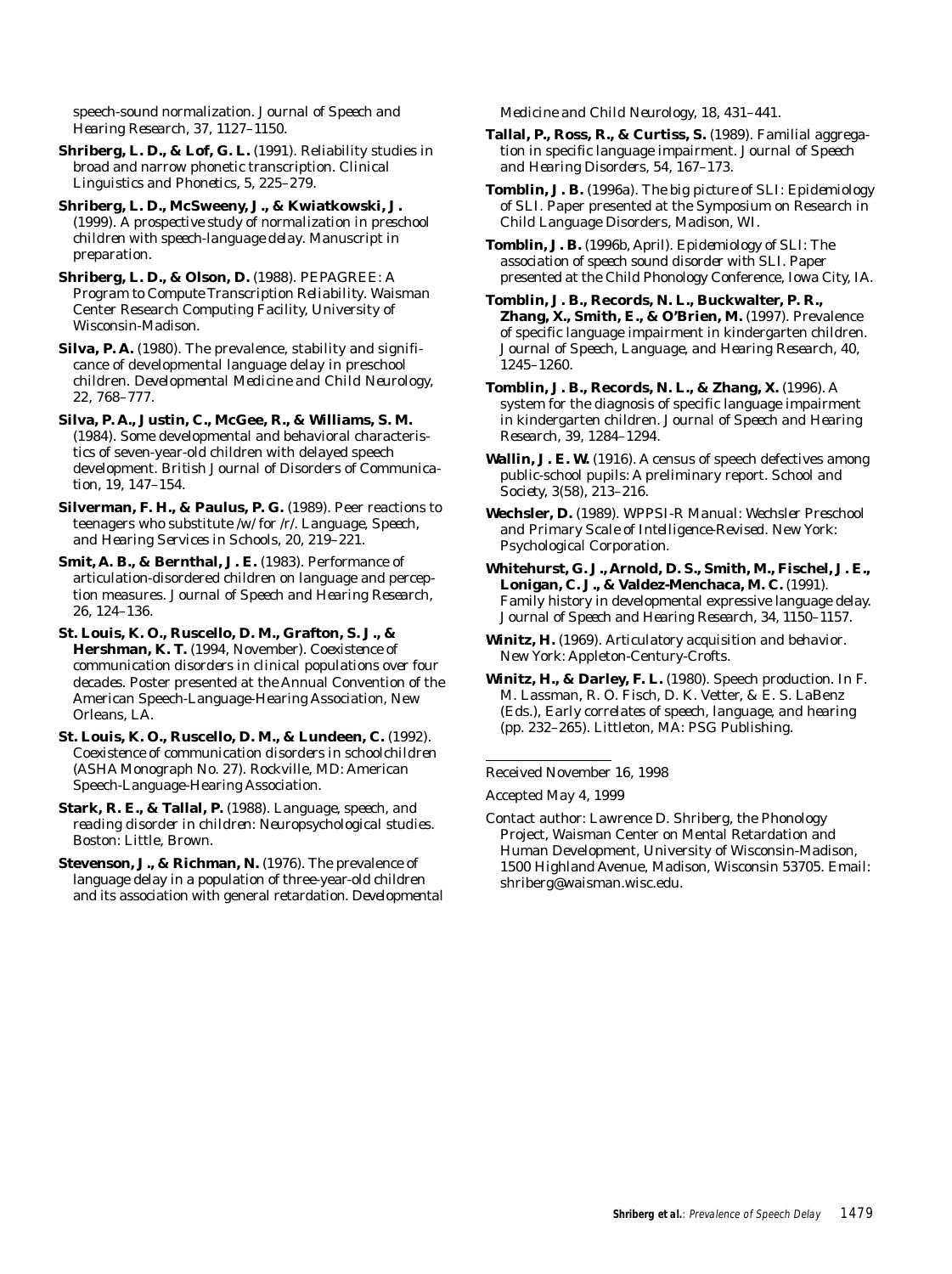**Appendix.** Methods to Classify Speech Status Using TOLD–2: P Responses and the Speech Disorders Classification System (SDCS).

As developed in the text, speech delay (SD), as defined in the Speech Disorders Classification System (SDCS; Shriberg et al., 1997b), was proposed as the "gold standard" for the form of child speech disorders generally referred to as a developmental phonological disorder of unknown origin. To derive a prevalence estimate for SD from the EPISLI database, it was necessary to develop a procedure by which TOLD–2: P Word Articulation subtest responses could be validated to this standard. As discussed in the text, the age of children (5–6 years) in the EPISLI project was too young to estimate the prevalence of residual errors (RE), a classification in the SDCS for which eligibility begins at 9 years of age. However, the prevalence data would need to differentiate some children with questionable residual errors (QRE) on the SDCS from children with SD because eligibility for QRE in the SDCS approach begins at 6 years. The following sections summarize the several pilot studies, with information gained from each approach motivating the final procedure used to estimate the prevalence of SD in a sociodemographically balanced subset of 1,328 children from the EPISLI database.

#### **Initial Pilot Study: Word Articulation Total Score**

Tomblin (1996b) reported the first attempt to use speech classification data obtained from conversational speech samples in the EPISLI project to validate speech classifications based on TOLD–2: P Word Articulation (henceforth, WA) data. Tomblin's data set was a group of 164 children in the EPISLI project for whom WA data and conversational speech samples were available at that time. Methods for language and WA assessment are reviewed in Tomblin et al. (1997), and methods for speech sampling and analyses are reviewed in the current paper. The correlation between WA total scores and scores on the Percentage of Consonants Correct–Revised metric described in the present paper was .60, indicating approximately 36% common variance. A z score of –1.14 on the WA was determined to have optimal sensitivity and specificity to detect SD based on SDCS classification from conversational speech, although it yielded a false positive rate of .67.

Tomblin applied the –1.14 SD criterion to determine the comorbidity of SD in 1,927 children in the EPISLI database. Tomblin reported that SD cooccurred in 25% of children with SLI, but also in 18% of children with typically developing language. As anticipated by the false positive rate, the prevalence figure of 18% SD in children of this age with typically developing language was too high, suggesting an unacceptable specificity problem with the use of WA scores to discriminate SD. Clearly, high WA scores reliably detected children classified as normal speech acquisition (NSA) based on their conversational speech, but low WA scores yielded apparent false positives for SD.

Probable explanation of the unacceptable specificity was centered on the WA stimuli and method of scoring. Of the 20 WA test stimuli, 19 include one or more tokens of the phonemes /s/, /z/, /r/, /∏ $\pm$ , or /ə $\pm$ . Because distortions are scored as incorrect on the WA, children who only distort these sounds will have very low WA scores. On the SDCS, children who only distort these sounds would be considered as having NSA or QRE, depending on whether they were younger or older than 6 years, respectively. Therefore, use of WA total scores to classify children's speech as SD versus NSA or QRE was eliminated as a sufficient method.

#### **Second Pilot Study: Word Articulation Item Scores**

The second pilot study was an item analysis of the WA responses of 82 children in the SLI project for whom both WA and conversational speech samples were available. The sample included 24 children with SD, 24 children with NSA, 10 children with an intermediate category between SD and NSA termed normal speech acquisition/speech delay (NSA/SD) (cf. Shriberg et al., 1997b), and 24 children whose distortion errors at this age qualified them for QRE status. (All speech classifications were based on SDCS output for the children's conversational speech samples.) The sample included data from 53 (65%) White children and 29 (35%) children of African-American, American-Indian, and Asian backgrounds. The first goal of this second pilot study was to determine if performance on a subset of items on the WA measure could be used alone or in combination with the total WA score to differentiate children whose speech in conversation was classified by the SDCS as SD, NSA/SD, QRE, or NSA. The second goal was to determine if the resulting procedures required any adjustments for speech features (i.e., dialectal variations) in children from different racial/cultural backgrounds.

A detailed item analysis confirmed the inherent problems in using these data to differentiate among the SDCS categories. There were no items or combinations of items that discriminated adequately among the primary categories. What did emerge was the need to disregard for each word certain errors that occurred for children classified as NSA or NSA/SD and were deemed acceptable for children of this age in the SDCS reference table (cf. Shriberg, 1993a, Appendix, Table A). For example, basket and soldier were challenging words for all children of this age and were frequently associated with consonant omissions and substitutions among children classified as NSA. Most distortion errors were considered acceptable at this age in the SDCS reference table, and, as suggested previously, most of the WA words included sounds on which distortions were frequent in children classified as NSA on the SDCS. There were three words on which substitutions and omissions of consonants consistent with African American English vernacular were also frequent. Although the item analysis did not yield a subset of words with high sensitivity and specificity for SD, it did yield a list of speech errors considered acceptable for each of the 20 WA test items based on the frequency of that error in children classified as NSA, QRE, or NSA/SD in the SDCS. Based on an array of developmental and transcriber-reliability criteria, alternative classification rules were also pretested for use in the criterionvalidity study.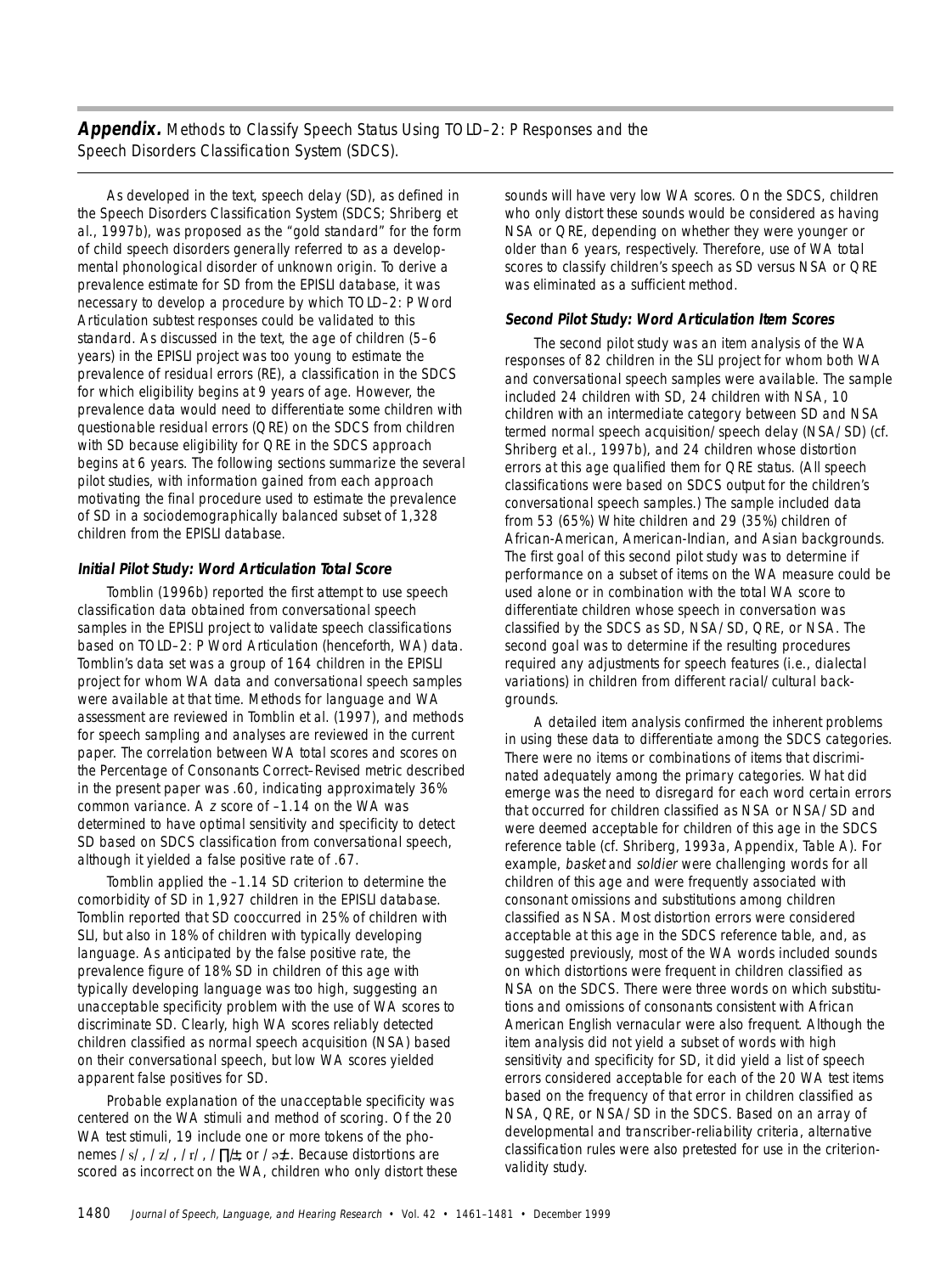#### **Criterion-Validity Study**

The criterion-validity study included data from 521 children on whom conversational speech samples and resultant SDCS classification data were available from all associated research within the EPISLI project. Two research assistants coded the TOLD forms from these children using templates that reduced coding to a clerical task. The lead assistant rechecked all scoring completed by the other assistant, yielding no classification changes. A total of 58, or approximately 11%, of the 521 TOLD forms were uncodable due to missing information, most often for error types. This estimate of the codability rate (approximately 89%) was considered adequate for the prevalence study.

The following three classification rules referenced to Shriberg et al. (1997b, Table A2), together with the word-level adjustments described in the second pilot study were used to initially classify children as SD, QRE, or NSA. These rules reflect reliability constraints in transcription (e.g., less than two deletion/substitution errors are considered unreliable), as well as validity requirement for sensitivity and specificity needs in use of the TOLD data.

- 1. If there are more than two age-inappropriate deletion or substitution errors on the WA, classify as SD.
- 2. If there are two or fewer age-inappropriate errors, and more than six /r/, /∏ $\pm$ , or /ə $\pm$ / distortions and/or more than seven /s/ or /z/ distortions (i.e., distortions on more than 50% of opportunities on the WA), classify as QRE.
- 3. If there are two or fewer age-inappropriate errors, and fewer than six /r/, /∏ $\pm$ , or /ə $\pm$ / distortions and fewer than seven /s/ or /z/ distortions, classify as NSA.

Use of the word-level adjustments and the three rules yielded sensitivity-specificity rates ranging from 66.7% to 95.7% for the three SDCS classification categories. For the purposes of the prevalence estimate to follow, the only value deemed to be low was sensitivity for SD at 66.7%. Whereas specificity problems apparent in the two pilot studies were adequately addressed by the WA word-adjustment and coding rules (SD specificity = 95.5%), these procedures were underestimating the occurrence of SD as validated to the SDCS conversational speech sampling procedures. Rather than adjusting for false negatives, as done in Beitchman et al. (1986), the approach selected for the prevalence study was to accept this level of sensitivity as a conservative perspective for the goals of the present study. Given the many conceptual issues associated with measurement of speech as a verbal trait, and especially the lack of an estimate of the standard error of measurement for the examiner's scoring of the WA, it seemed prudent to complete the prevalence study without adding unknown variance associated with a statistical adjustment. Also, as discussed in the text, due to the concerns about the validity and reliability of the QRE classifications from the TOLD data, prevalence and comorbidity data on this classification were deemed inappropriate to assemble and report. For the purposes of the present prevalence study no differentiation was made between NSA and QRE.

#### **Prevalence Study**

The sociodemograpically balanced subsample of the EPISLI project described in the text originally included 1,456 children, including 303 children for whom conversational speech samples had been obtained and were classified using the SDCS program. Of the 1,456 children, 1,433 WA forms were available for processing at the Madison site. Of these 1,433 forms, 104 (7.3%) were ineligible for the coding procedure developed in the criterion-validity study. The codability rate of 92.7% of the available forms was considered adequate for the prevalence estimate. The prevalence estimates for SD and its comorbidity with cognitive-linguistic deficits were thus obtained on a subset of 1,328 children in the EPISLI project, including SDCS classifications for 303 children and WA results validated to SDCS classifications for the remaining 1,019 children.